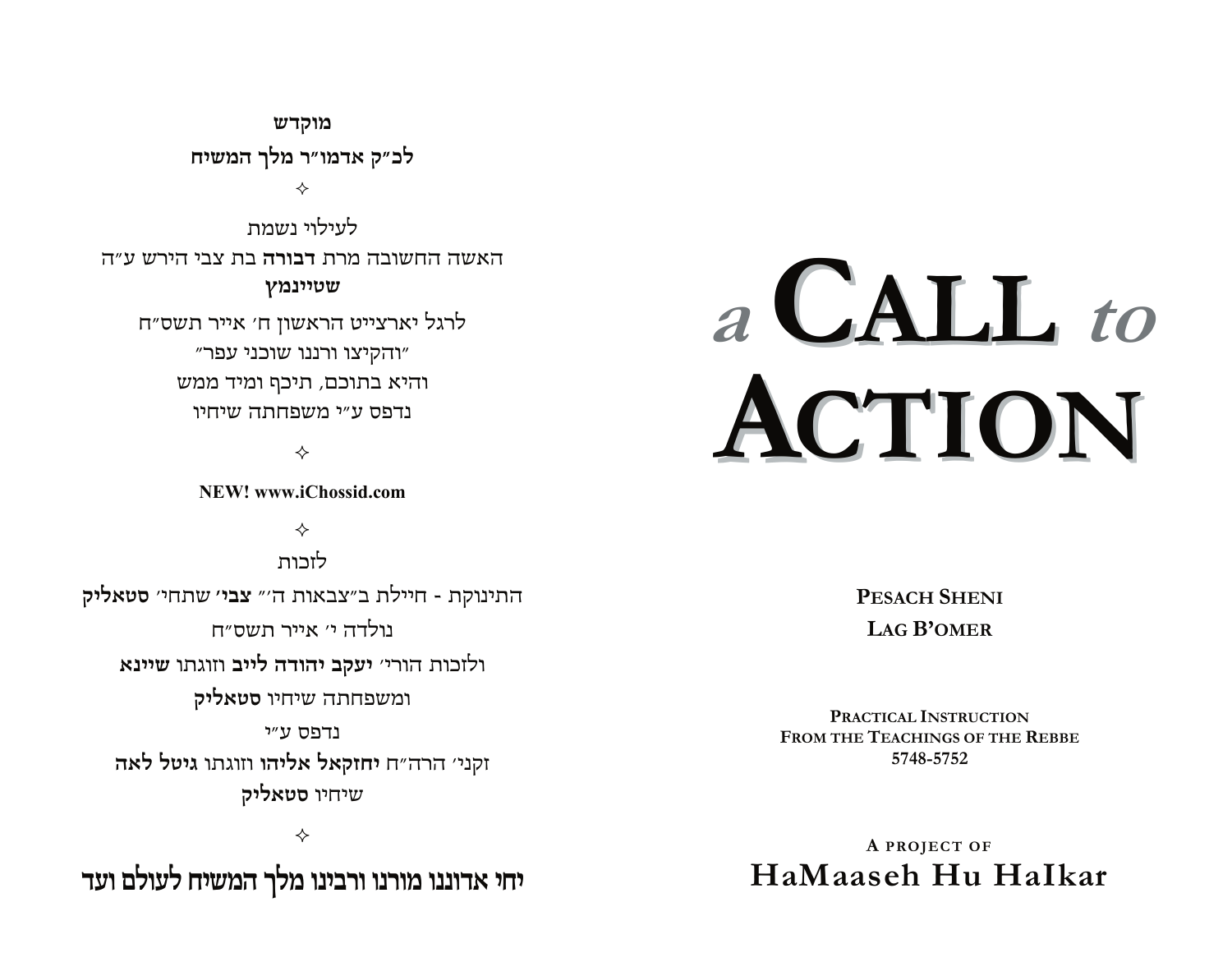of Shabbos brimming with an extra special joy that stems from the Rashbi's Yom Hilula.

They also hold a joyous meal on Sunday, the actual day of Lag B'omer

# **SUMMER PREPARATIONS FOR ONESELF AND OTHERS**

• As the festival of Pesach concludes, it is fitting to begin discussing issues pertaining to the approaching summer:

1) Concerning education-based activities: We should put great effort into providing Jewish children with an education on the highest levels of sanctity – even during the summer. This is accomplished by enrolling them in summer camps that are permeated with a holy atmosphere. Or at least, "kosher" summer camps.

We should have all children enrolled in such camps with enough time [to ensure that they will be registered].<sup>76</sup>

2) Regarding the spiritual service of refining our character, the Alter Rebbe states in his Siddur that "it is customary to recite one chapter of *Pirkei Avos* on each Shabbos between Pesach and Shavuos."

The reason for this custom, as stated in the commentaries to *Pirkei Avos*, is due to the awakening and flourishing of nature that happens during the summer months. [The warm weather often compels people to go on vacation and to exercise, this naturally results in a greater focus on the body and its physical well-being at the expense of the soul.] As we add to our enjoyment of nature, so too there is a need to add in the service of refining one's character.<sup>77</sup>

 $77<sub>1</sub>$ **Start now** 

מוקדש לכ״ק אדמו״ר מלך המשיח ✧ לזכות הרה"ח הרה"ת ר' צבי מרדכי בן שרה וזוגתו **שלומית** בת שושנה לרגל יום חתונתם ג׳ סיון תשמ״ו בניהם ובנותיהם: יוסף יצחק, משה, מנחם מענדל, חנה וחי׳ מושקא שיחיו גודמאן



**A CALL TO ACTION** 

Published and Copyrighted by המעשה הוא העיקר "HaMaaseh Hu HaIkar" 280 Troy Av, Brooklyn, NY 11213 Tel: (718) 363-3448 • Fax: (718) 467-6919 e-mail: info@iChossid.com  $5768 \cdot 2008$ 

> NEW! www.iChossid.com

<sup>76.</sup> Acharon Shel Pesach 5748; Hisvaaduyos, p. 174. [See also p. 151.]

We should begin complying with these directives immediately, [in the manner that we are able; i.e.], by accepting resolutions concerning these matters on this very day (ibid.).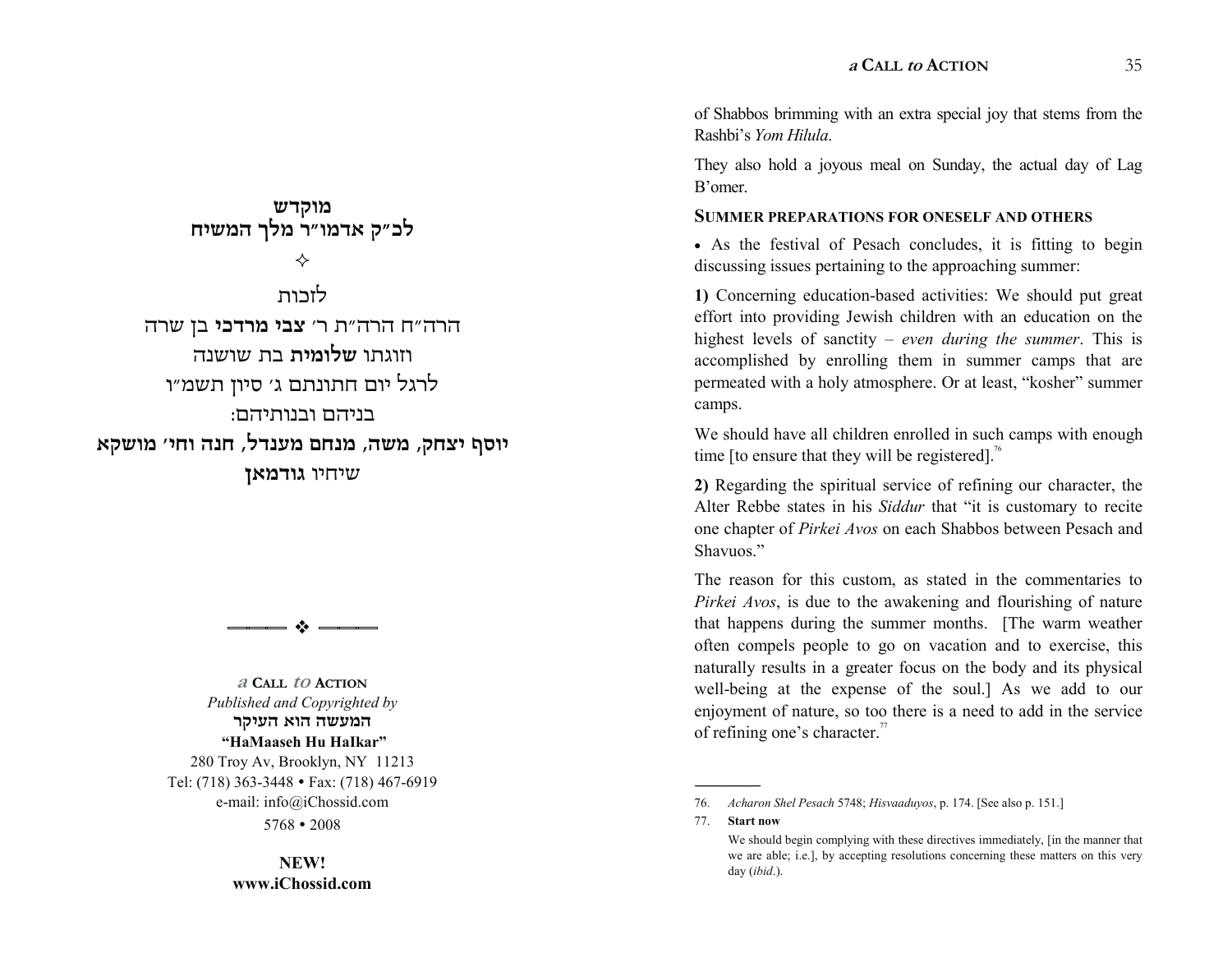# **CELEBRATIONS IN MERON**

• In previous generations (no doubt this practice continues today as well), the Jews of Tzefas, situated in proximity to Meron (along with those who would travel from distant settlements), $73$ had the special custom to ascend and prostrate themselves upon Rashbi's grave during Lag B'omer.

This celebration begins on the eve of Lag B'omer, with the customary kindling of bonfires in honor of Rashbi.74

# **SHABBOS IN MERON**

• When<sup>75</sup> Lag B'omer occurs on a Sunday, many have the custom to travel to Meron in advance – on Erev Shabbos. Whole families travel to Meron for Shabbos; husbands and wives, sons and daughters.

Once there, they ritually-slaughter sheep for their Shabbos meal  $-$  for it is a Mitzvah to make *every* Shabbos pleasurable by eating rich meat [and *certainly* a joyous Shabbos such as this]. They arrange all their other Shabbos needs there as well.

Having prepared on Erev Shabbos, they then celebrate the actual day

#### 73. **From Tzefas to Meron**

Jews from other parts of Eretz Yisrael had the custom to first gather in Tzefas, and then proceed to Meron together with the Jews of Tzefas. (Parshas Emor 5750, fn. 7; *Hisvaaduyos* p. 176)

74. Ibid.

#### **Physical and spiritual illumination**

... Kindling bonfires on the *eve* of Lag B'omer, at a time when their light will be clearly discernable. (Ibid., fn. 8)

Bonfires reflect the fact that Rashbi illuminated the world by revealing the light of Torah's inner teachings. For further details and insights into the custom of lighting bonfires, see *Bein Pesach LaShavuos*, 18:15-17. (Ibid., fn. 9)

 Undoubtedly, our guests from the holy city of Tzefas will also participate, taking a leading role in all the Lag B'omer activities  $\ldots$  including, in particular, the Chassidic *farbrengen* that will be held together with many other Jews. (Ibid., p. 177)

# **Foreword**

**<sup>a</sup> CALL to ACTION** 3

We are pleased to bring you this newly revised edition of *a* **CALL** *to* **ACTION**. Translated from its Hebrew counterpart, *HaMaaseh Hu HaIkar*, this presentation is a collection of practical instruction from the Rebbe's Sichos pertaining to Pesach Sheni and Lag B'omer.

*HaMaaseh Hu HaIkar* is a compilation of *hora'os* culled from the Rebbe's talks in the years  $5748$  to  $5752$  (1988-1992), from both edited and unedited sources (*muga* and *bilti muga*). Great effort has been extended to remain faithful to the Rebbe's calculated and instructive nuance. This English translation is rendered by **Rabbi Yaakov Paley**.

At this time, when Moshiach's arrival is imminent, the Rebbe, Melech HaMoshiach, has emphasized the primacy of action. We are now beginning to experience the era when we will fully appreciate "the superiority of deed" above scholarship. May this take place completely and immediately!

Editorial Office of *HaMaaseh Hu HaIkar*  Erev Shabbos Parshas Behar, 5768

<sup>------------------------------------------------</sup>  Creation constantly, each day (and each and every moment).

There is no greater unification with Hashem than when one contemplates how at this very moment, literally, the existence of all Creation is being created anew from the Essence of Hashem ("Who has no prior origin or cause preceding Him") – from *Him*, the True Existence! (Parshas Behar-Bechukosai, Iyar 8, 11 and 15 5748; *Hisvaaduyos* p. 271)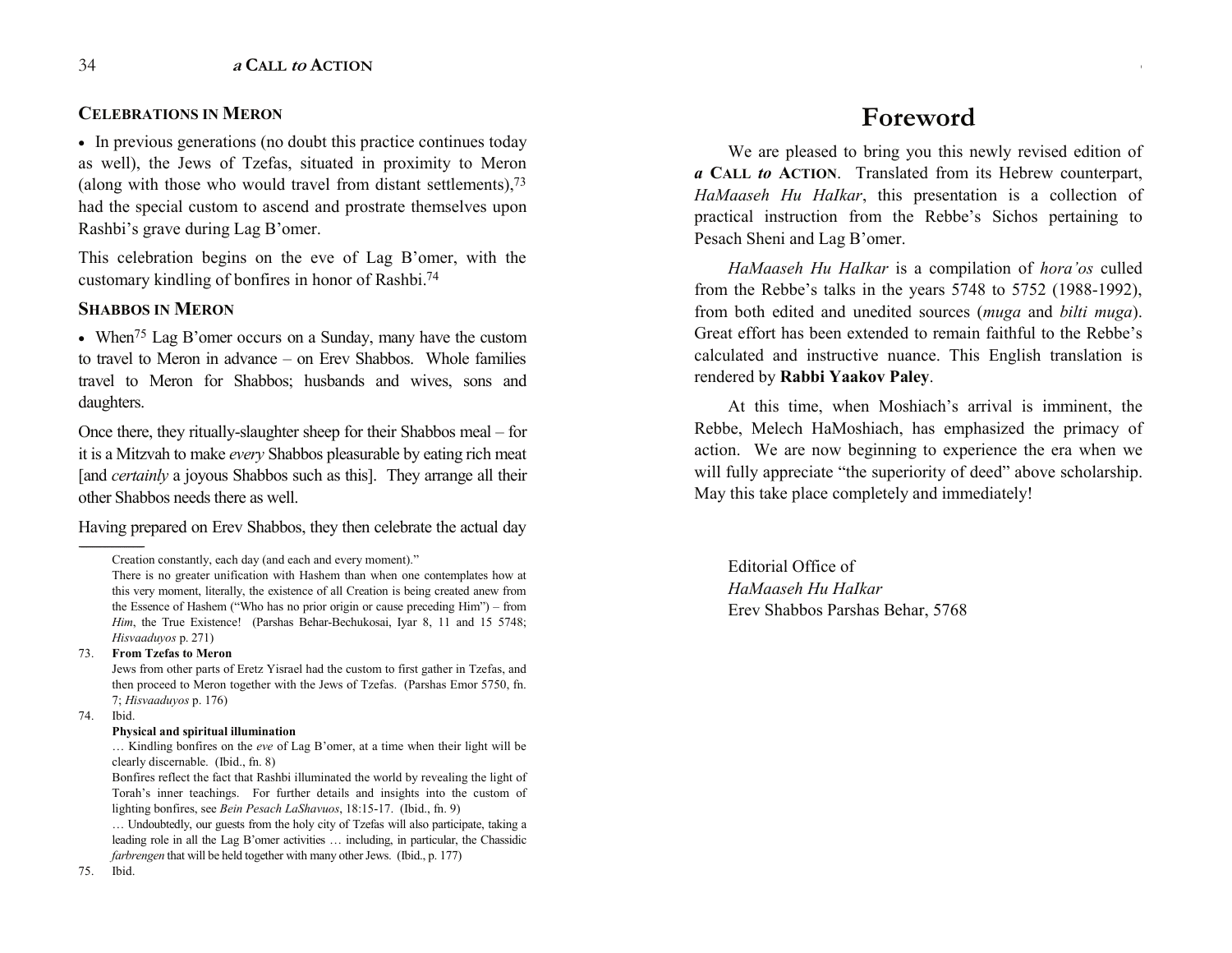# **Table of Contents**

# **EXAMPLE: FOOD WITH A SOUL**

• Take eating for example: In addition to eating for the sake of Heaven, i.e., in order to have the strength to serve Hashem, we should also be aware that the strength that we obtain from the food stems from the *sparks of G-dliness* within that food.70

#### **ABSOLUTE** *HASHGACHAH PRATIS*

• In a more general sense, this means: We should contemplate how every detail of this world, each human being and all the paths he takes, are being created anew each and every moment by Hashem  $-$  and He watches over all of His creation, orchestrating every minutest detail.71

# **PERCEIVE THE DIVINE IN EVERYTHING**

� We should seek the knowledge of Hashem from each particular matter in which we involve ourselves. This is similar to the directive of the Ba'al Shem Tov, that "from everything we hear or see (even the minutest detail), we should take a lesson for our divine service."72

71. **A loose leaf is led from Above**

Contemplate the teaching of the Ba'al Shem Tov ... that Divine Providence extends even to a solitary leaf blown off a tree, and causes it to spin and rotate in precise movements, revolving from side to side according to the Plan ... (Ibid.)

#### 72. **The act of living**

------------------------------------------------

... Begin with the very start of the day: The moment you stir from your sleep, no sooner you sense that you are alive (for one's sense of self-existence is also considered part of "your paths"), and even before you [wash your hands and] are permitted to study Torah, thank Hashem by declaring *modeh ani lefanecha*   $shehechezarta bi nishmasi... - "I thank You ... for restoring my soul within$ me..." (Ibid.)

#### **Constantly created anew**

Without great exertion, and even with *ease*, we are able to discover within each matter, its association with "knowing Hashem."

This is in addition to contemplating a fundamental truth (explained by the Ba'al Shem  $Tov$ ) – that all existence is being created anew from absolute nothingness each and every moment; as it is stated, *hamechadesh betuvo bechal yom tamid (bechal rega verega) maasei bereishis*, "In His kindness, He renews the work of

Since our entire existence, including every last detail of our affairs throughout the entire day, are permeated with "knowing Him." (Ibid., p. 314)

<sup>70. ...</sup> The same applies to all other "permissible" [mundane] matters ("all of your paths"); even within *these* affairs, you should know Hashem. (Ibid., p. 305)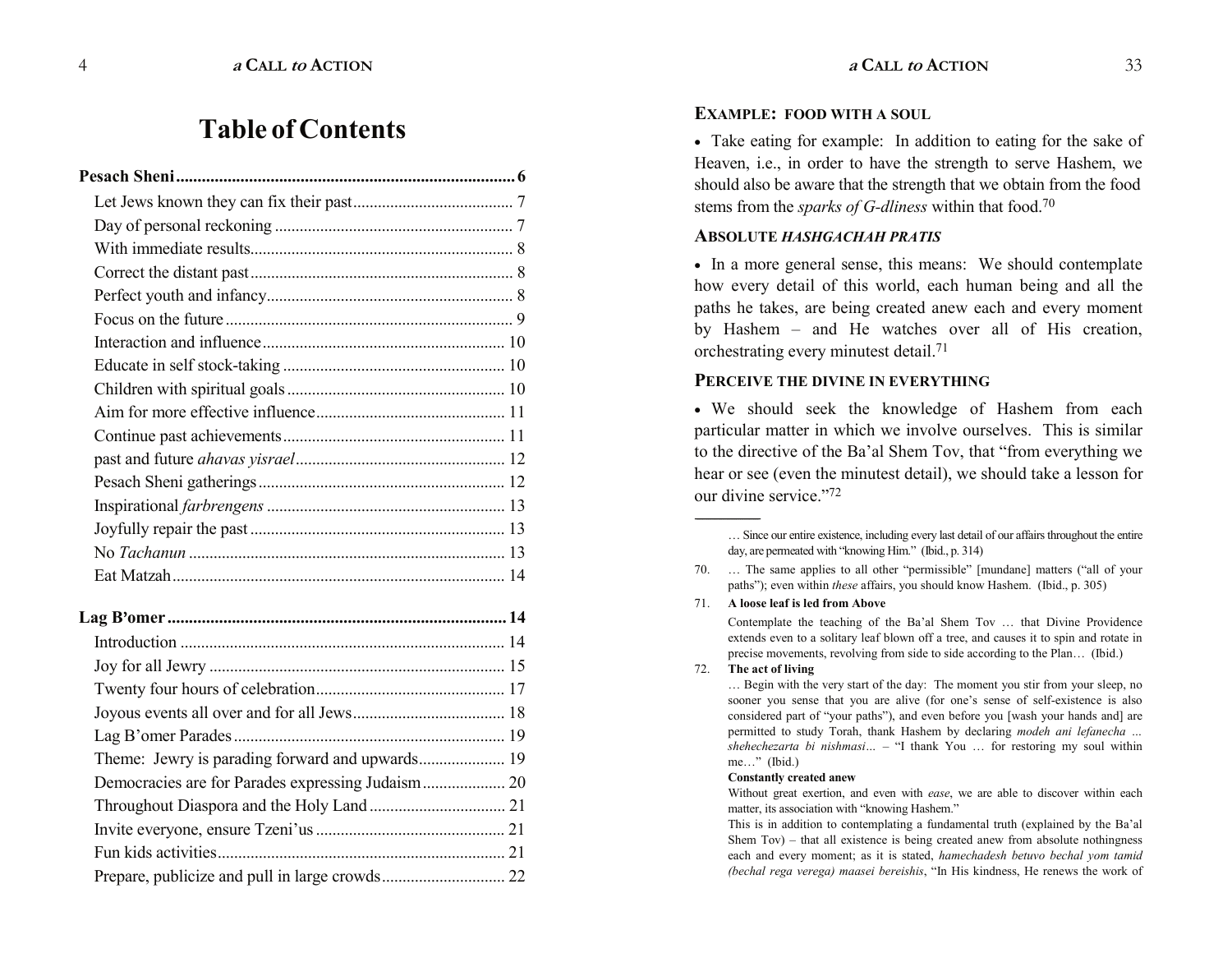teachings; that is, the inner teachings of Torah  $-$  the Zohar, which is known as "Rashbi's Book." We study these teachings [not in their raw, esoteric format, but rather] via the explanations and elucidations found throughout the teachings of Chassidus, that make Kabalah accessible to our intellectual faculties.66

# **UNITE NIGLEH WITH CHASSIDUS**

 $\bullet$  We should also study the "revealed" parts of Torah  $-$  studying in a manner where Torah's "revealed" plane is permeated with its inner mysteries.

That was the innovative approach of Rashbi; he removed the divide between the inner and the revealed dimensions of Torah [showing how they are truly one].

Studying in this manner also broadens our options; each of us may choose to add [on Lag B'omer] from whichever area in Torah we so desire $67$ 

# **GEMARA, RASHI**

� For example: The Babylonian Talmud (Talmud *Bavli*) in particular is "mixed (*balul*) with Torah verses, Mishnaic teachings" and all other areas of Torah, including its inner mysteries. Why, even Rashi's commentary on the Chumash contains "amazing matters" and "wonders" of Torah's inner dimension $68$ 

# **BECHOL DEROCHECHA DE'EIHU**

• We are instructed, "In all your paths, know Him," meaning that in all of our mundane affairs ("*your* paths"), we should "know Him." Not only should all our affairs be done *for the sake* of knowing Him, but rather, within the very paths that we walk while going about our daily lives, we should know Hashem.69

------------------------------------------------

<sup>66.</sup> Ibid., p. 314.

<sup>67.</sup> Not specifically the study of Zohar and Tikunei Zohar; but also all other areas of Torah.

<sup>68. ...</sup> As has been revealed by our Rebbeim.

<sup>69.</sup> Ibid., p. 305.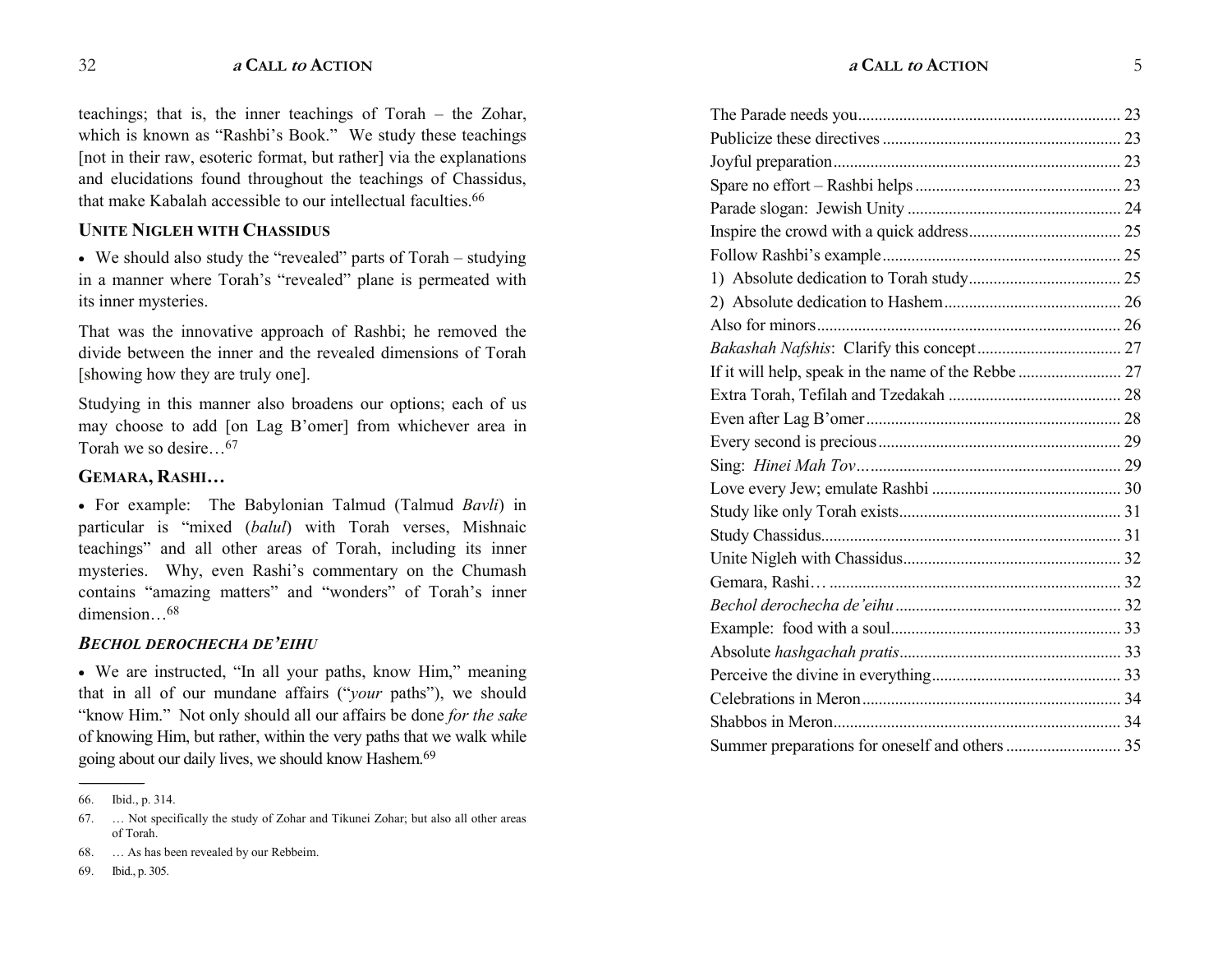# **Pesach Sheni**

# "It's never too late!"

Pesach Sheni ("the Second Pesach") is celebrated on Iyar  $14$  – one month after Pesach.<sup>1</sup>

The Torah relates<sup>2</sup> that in the year following the Exodus from Egypt, the Jews made preparations to bring the Pesach sacrifice. However, a few men were disqualified on the grounds of ritual impurity, as a result of having performed burials.

Disturbed at their inability to partake in the offering, they came before Moshe and cried, "Lamah nigara – why should we lose out on bringing the offering of G-d in its correct time?!"

In reply, Hashem instructed the Jews in the laws of Pesach Sheni  $-$  "If any man be ritually-impure ... or on some distant journey" on Nisan 14, the day of the Pesach sacrifice, then he may instead bring the offering in the next month, on Iyar 14.

The ability to correct what had seemed to be a lost opportunity extended even to one who *deliberately*  transgressed G-d's command to bring the sacrifice on Pesach. Even he received a second chance on Pesach Sheni.

The eternal message of this day, writes the Rebbe (Hayom Yom, Iyar 14), is that *it is never too late*; it is *always* possible to put things right  $-$  even if one is [spiritually] "impure" or "distant," and even when this failing was *deliberate*, nevertheless, he or she can correct it.

2. Bamidbar 9:6-11; see *Sukah* 25a.

------------------------------------------------

# **STUDY LIKE ONLY TORAH EXISTS**

• We should create new fixed schedules<sup>63</sup> for the study of Torah, where we will study in the manner of [Rashbi, regarding whom the Sages state that] *toraso umenaso* - Torah study was his entire and sole occupation.

[How can we achieve such extreme diligence? We may not be able to keep it up constantly, but we can at least introduce similar diligence to our *study schedules*:]

During the time that we set aside for Torah,<sup>64</sup> we should study as if our world consisted of nothing but Torah study. During that time, nothing on Earth should hold any meaning whatsoever in our eyes, and nothing should prevent us from completing that session.<sup>65</sup>

# **STUDY CHASSIDUS**

• Ideally, we should add in our study of Rashbi's Torah

62. Ibid., p. 313.

------------------------------------------------

# **His first act**

Concerning Rashbi's conduct in *ahavas yisrael*, the Talmud relates that the first action taken by Rashbi upon exiting the cave [in which he and his son hid from Roman persecution for many years and studied Torah constantly] was an act of *ahavas yisrael*: He helped Kohanim avoid an extra inconvenience, slight as it may have been. (Ibid., pp. 312-313) [There was an area containing unmarked graves which Kohanim had to circumvent, needlessly lengthening their journey. Rashbi had the exact position of the graves marked out for them, allowing them to directly pass through the area and avoid the actual graves.]

#### 63. **One Torah**

For a start, regarding Torah study: Considering how Rashbi's conduct was *toraso umanaso*, we should add new, permanent sessions for Torah study to our schedules; for studying both the Torah's "revealed" and especially its inner teachings (these being the teachings of Rashbi). Indeed, we should seek to unite these two dimensions as one in our study. (Lag B'omer 5749; *Hisvaaduyos* p. 176. See also p. 177)

#### 64. **Just eighteen minutes**

We should create new study sessions - sixty minutes, thirty minutes or even just eighteen minutes in duration.

65. Lag B'omer 5748; *Hisvaaduyos* p. 313.

<sup>1. [</sup>I.e., a month after the Pesach *sacrifice*, which is offered on Nisan 14 and eaten that night (Nissan 15) during the Pesach Seder.]

Now, Rabbi Akivah was the one who emphasized the great importance of *ahavas yisrael*, proclaiming it to be *klal gadol batorah*, the overarching principle of the Torah. (Lag B'omer 5748; *Hisvaaduyos* p. 312)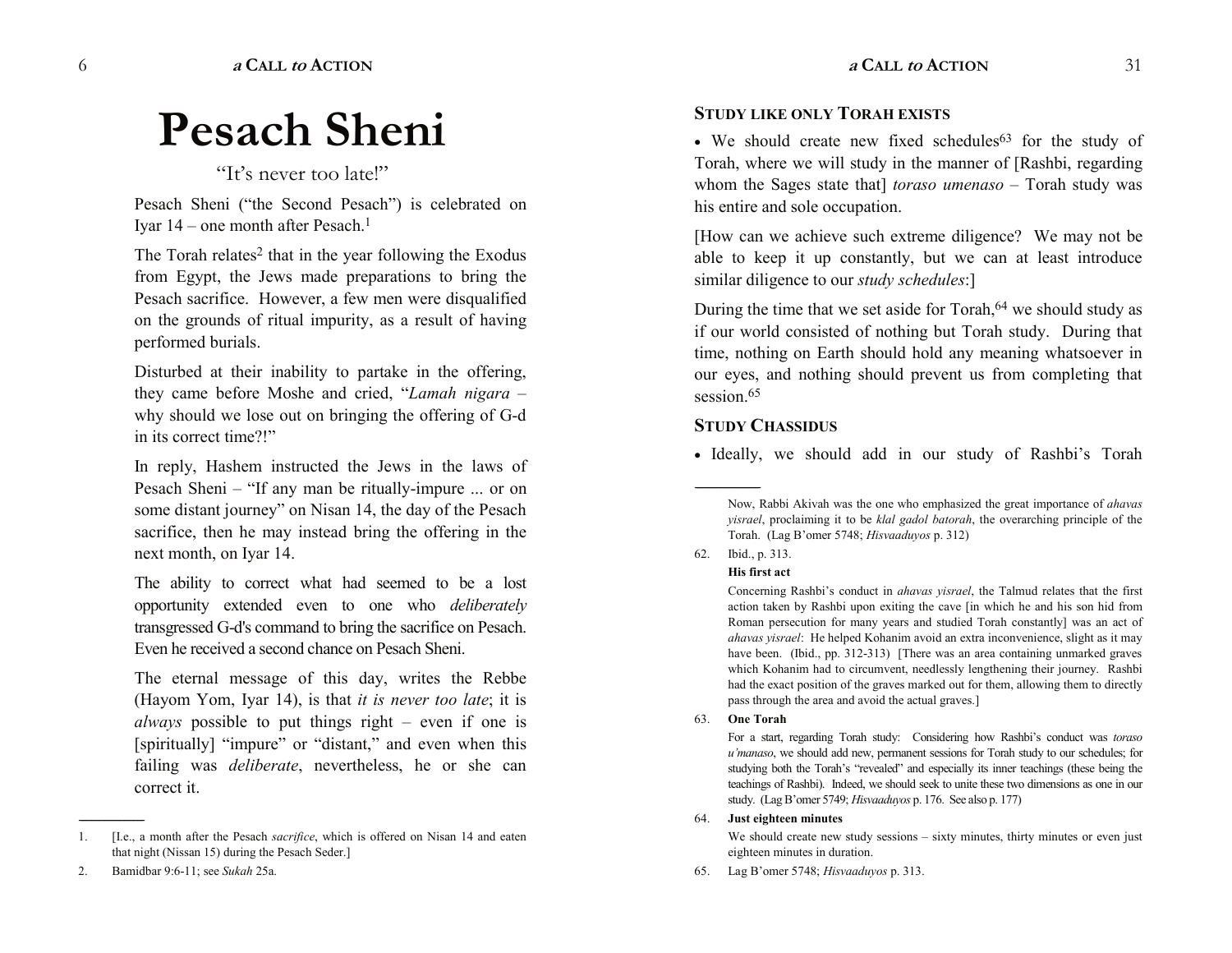# **LOVE EVERY JEW; EMULATE RASHBI**

• On Lag B'omer, Rashbi's *Yom Hilula*, each person should accept upon themselves positive resolutions regarding matters relating to Rashbi's divine service.<sup>60</sup>

� This is in addition to conducting ourselves with *ahavas yisrael*, love for our fellow Jew, in a manner of *nahagu kavod zeh lazeh*, acting with respect towards each other.<sup>6162</sup>

#### 60. **From Rashbi to every Jew**

------------------------------------------------

Rashbi was of extremely elevated stature; and he said of himself (as recorded in the Zohar), "...if there is one [*tzadik*], I am he; as it is stated, *vetzadik yesod olam*, 'the righteous man is the foundation of the world.'''

 At the same time, Rashbi had *colleagues*. In other words, even during the times of Rashbi, it had already become publicized through the "revealed" teachings of Torah, that Rashbi had colleagues who were of similar caliber.

This fact has been increasingly publicized and transmitted from one generation to the next, and from one year to the following  $-$  to multitudes of people. From this we can appreciate how even the spiritual level of Rashbi (*tzadik yesod olam*) is drawn down and revealed, influencing all Jewry - at least in a manner of *ibur* (soul-transmigration) and the like, as explained in Tanya.

Especially since we are experiencing a constant increase (from one generation to the next) in the dissemination of the wellsprings of Torah; that is, the wellsprings of Torah's *inner* teachings, the mystical teachings of Rashbi.

This continual increase causes an elicitation and revelation of additional powers that are bound to the level of a *tzadik* – even from the highest level of *tzadikim* [concerning whom it is written] ...*tzadikim sheheim mu'atin*, there are precious few *tzadikim* of such caliber. Even these [elevated] levels are elicited and revealed [in this world], and they have positive effects.

... Note that the continuation of the above teaching reads, "Hashem saw that there are only a few *tzadikim*, so He arose and planted them within each generation [i.e., He dispersed them throughout history]. The Sages specifically employ the phrase "He *planted* them," since the *tzadikim* cause spiritual *growth* that produces fruits, which go on to produce fruits of their own, etc.

Similarly, the *toraso u'manaso* of Rashbi (at least an analogical sampling thereof) is relevant to each Jew. (Lag B'omer 5749; *Hisvaaduyos* pp. 171-172)

See also (at length) Lag B'omer 5748 (*Hisvaaduyos* p. 303).

#### 61. **Rabbi Akivah's top disciple**

The perfection of this conduct (respect for a fellow) was achieved by Rashbi. He was one of the five greatest students of Rabbi Akivah [who were unaffected by the plague]. In fact, Rashbi was the greatest of them all; he instructed his students to study my character traits, for they are *terumos miterumos midosov shel Rabbi Akivah*, a percentage of a percentage of the traits of Rabbi Akivah.

# **LET JEWS KNOWN THEY CAN FIX THEIR PAST**

• We should endeavor to make all Jews aware that on Pesach Sheni we are granted special powers from Above to correct any shortcomings of the past, $3$  in all areas of divine service, in Torah and Mitzvos – even if the shortcomings are serious deficiencies that have brought the person to a very low spiritual standing.4

# **DAY OF PERSONAL RECKONING**

• [In 1991, the Rebbe instructed:] Each of us should hold a personal reckoning of all that needs correcting from the past year, i.e., from last year's Pesach Sheni until Erev<sup>5</sup> Pesach Sheni

#### 4. **Severing self-made bonds**

------------------------------------------------

... In the above adage, the stress is mainly on the possibility to correct even the *very lowest situations* - the unfortunate situation of being in a state that directly contradicts spiritual purity (or being distanced from the Beis HaMikdash [i.e., Gd's Presence]).

All the more so if this lowly standing is [in the words of the verse] "*lachem*," lit., "of you," i.e., of your own making, willfully, and even *deliberately* (*rachmana litzlan* - Heaven have mercy!)

Nevertheless, even a predicament such as this is *not* lost; it *can* be corrected. (Ibid., p.159)

# 5. **The importance of** *Erev* **Pesach Sheni**

There is a well known directive of the Alter Rebbe  $-$  "We should 'live with the times." This requires "living" with [the lessons found in] each week's Torah portion ... and it also means "living" with the lessons derived from the "Torah" of the present *time* [i.e., the time of year, significant dates and occasions.]

In our case, this requires living with ... *Erev Pesach Sheni* – despite the fact that we do recite *Tachanun* during the Minchah service on Erev Pesach Sheni" (as recorded in the Alter Rebbe's Siddur, before *Lamnatze'ach ya'ancha*). (Parshas Acharei-Kedoshim 5748; *Hisvaaduyos* p. 278, with fn. 2 and subnote)

Note that the topic of Pesach Sheni is mentioned in Megilas Ta'anis [an ancient text that recorded every date in the year on which Jews would not fast or give eulogies].

Now, "the dates recorded in Megilas Ta'anis impose Halachic implications - such as a prohibition against fasting on the days *prior* to them as well" [which, in this case, includes *Erev* Pesach Sheni].

Although [one could argue that] "the Megilas Sheni have been cancelled" [and we

B'omer Parade 5750; *Hisvaaduyos* p. 201)

<sup>3.</sup> There is the well known adage of the Previous Rebbe, *Es is nitah kein farfalen, men ken aleh'mal farichten, "It is never too late; it is <i>always* possible to put things right." Even those that are [spiritually] "impure" or extremely "distanced" - and even if they were *intentional* transgressors - are still able to correct their past. (Parshas Behar 5749; *Hisvaaduyos* p.147)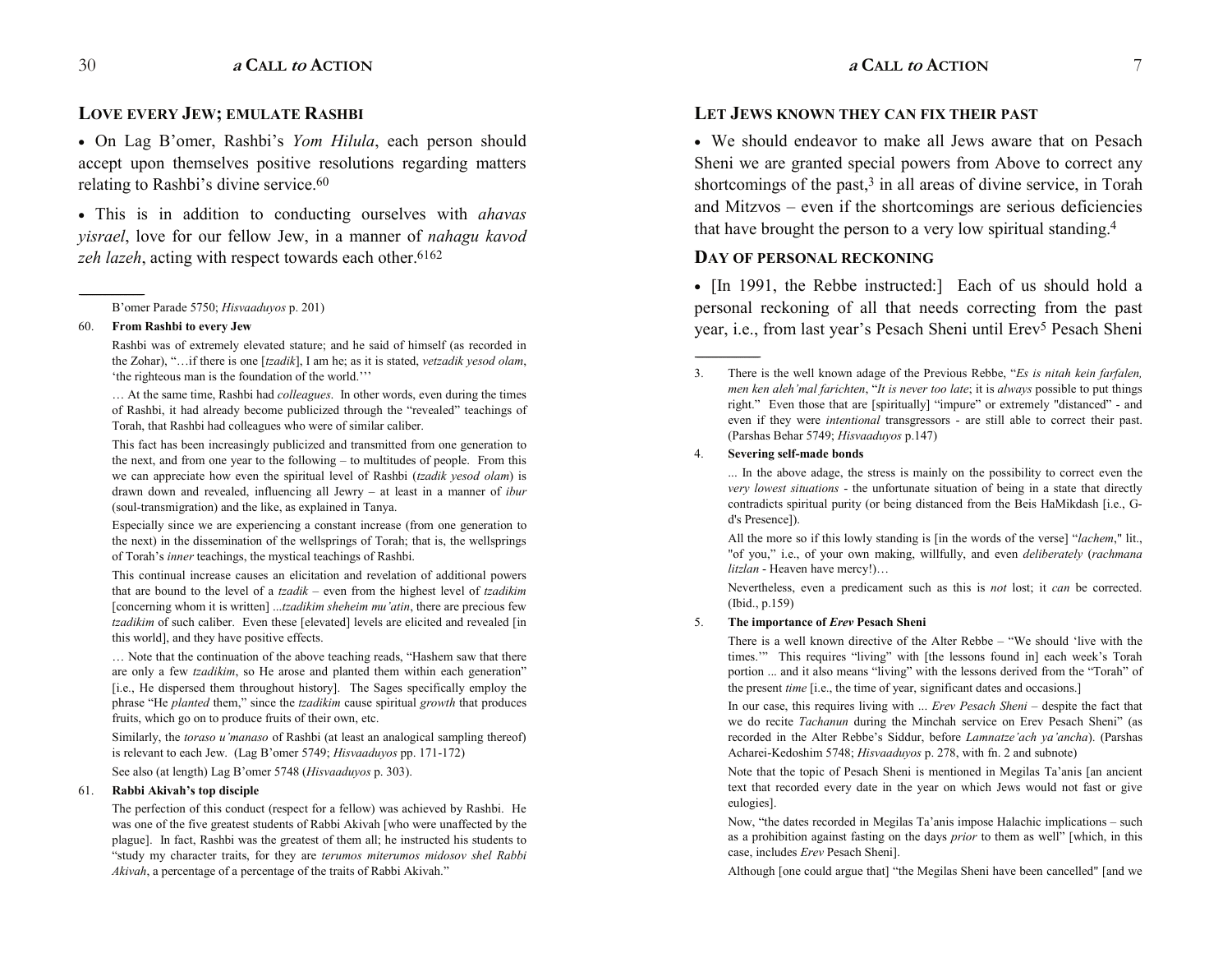of this year.

# **WITH IMMEDIATE RESULTS**

� We should seek to make these corrections as soon as possible.6

# **CORRECT THE DISTANT PAST**

• Special powers are granted on Pesach Sheni, not only to fix the immediate past, i.e., the most recent days, weeks, months or even the past year; but even the *distant* past – up until the age of Bar/Bas Mitzvah.7

# **PERFECT YOUTH AND INFANCY**

� In fact, one should even correct wrongdoings that *preceded* their Bar/Bas Mitzvah (as the Alter Rebbe states in his *Shulchan Aruch*8). Indeed, we find that many Sages made an effort to correct "wrongdoings" that had taken place while they did not yet have sufficient understanding to realize what they were doing  $\overline{\phantom{a}}$  including when they were tiny babies; from the moment they entered this world.9

------------------------------------------------

In his Shulchan Aruch (ibid.), the Alter Rebbe states regarding sins that were

celebrated Pesach Sheni: *Es is nitah kein farfalen*, "It is never *too late*; it is *always* possible to put things right"; and in the spirit of *kiflayim l'toshi'ah* [i.e., while making up what we missed, we should use the opportunity to do far better than we ever would have].57

# **EVERY SECOND IS PRECIOUS**

• We should put effort into the divine service that this propitious day demands.

� We should utilize every single moment of its twenty four hours appropriately  $-$  right up until the moment we count the next day [in our Sefirah counting].58

# **SING:** *HINEI MAH TOV*

• In connection with Lag B'omer, the Rebbe frequently called for the singing of the Chassidic melody set to the words of the verse (associated with Rashbi), *Hinei mah tov u'mah na'im*, sheves achim gam yachad, "Behold, how good and how pleasant it is, when brothers dwell together!"<sup>59</sup>

# 58. Lag B'omer 5749; *Hisvaaduyos* p. 176.

#### **Up until its last moments**

In addition, the very *conclusion* of the day (after the Minchah prayers, including even belated Minchah prayers...) belongs to the very *lowest* of levels within *hod shebehod*; it is the conclusion (*sof ma'aseh*, the actual implementation) in which literally radiates the very *highest* of levels (*machshavah techilah*, the origin conception in thought). (Ibid., p. 177)

59. **Lag B'omer anthem** 

------------------------------------------------

We will now discuss matters pertaining to Lag B'omer ... and by way of introduction, we will sing the verse *Hinei mah tov* ... which is associated with Rashbi. We will sing it in the melody familiar to Chassidim. (Parshas Behar 5749; *Hisvaaduyos* p. 167) [Once, when there was a severe drought, Rashi recited this verse and caused rain to descend.]

... Afterwards the Rebbe sang *Hinei mah tov...* (Parshas Bechukosai 5749; *Hisvaaduyos* p. 201)

... We will once again sing the verse, *Hinei mah tov* ... (Parshas Emor 5750; *Hisvaaduyos* p. 183)

... Before leaving, the Rebbe began to sing, *Hinei mah tov...* (During the Lag

no longer observe the dates recorded within]  $-$  and therefore the prohibition against fasting and the like on the days *prior* to them have *also* been cancelled.

<sup>...</sup> Nevertheless, it is plainly obvious that even following this cancellation, the dates recorded in Megilas Ta'anis still bear some residue of their former status which similarly extends to the days *prior* to them; [they too retain some of their former status. As such, *Erev* Pesach Sheni remains a significant date - a day whose theme we should "live" with]. (Ibid.,  $p.290$ )

<sup>6.</sup> **It is never too soon**

The adage of the Leader of our Generation concerning Pesach Sheni is well known; he taught that the lesson that we are to take from this day is "*Es is nitah kein farfalen*," *It is never too late*.

Therefore, we should make this self-accounting *as soon as possible*, even on this very day of Shabbos - or at least during the following days, starting with Pesach Sheni itself, which begins immediately on Motzei Shabbos (the time of the Melaveh Malka, "The meal of Dovid, King Moshiach"). (Roshei Devarim from Parshas Acharei-Kedoshim, Iyar 13 5751)

<sup>7.</sup> Parshas Behar 5749; *Hisvaaduyos* p. 159*.*

<sup>8.</sup> Alter Rebbe's Shulchan Aruch, Orach Chaim, end of ch. 343.

<sup>9.</sup> **Not your fault, but your (correctable) imperfection**

<sup>...</sup> As we advance further into Lag B'omer – the time associated with the *sefirah* of *hod shebehod* - more and more is accomplished.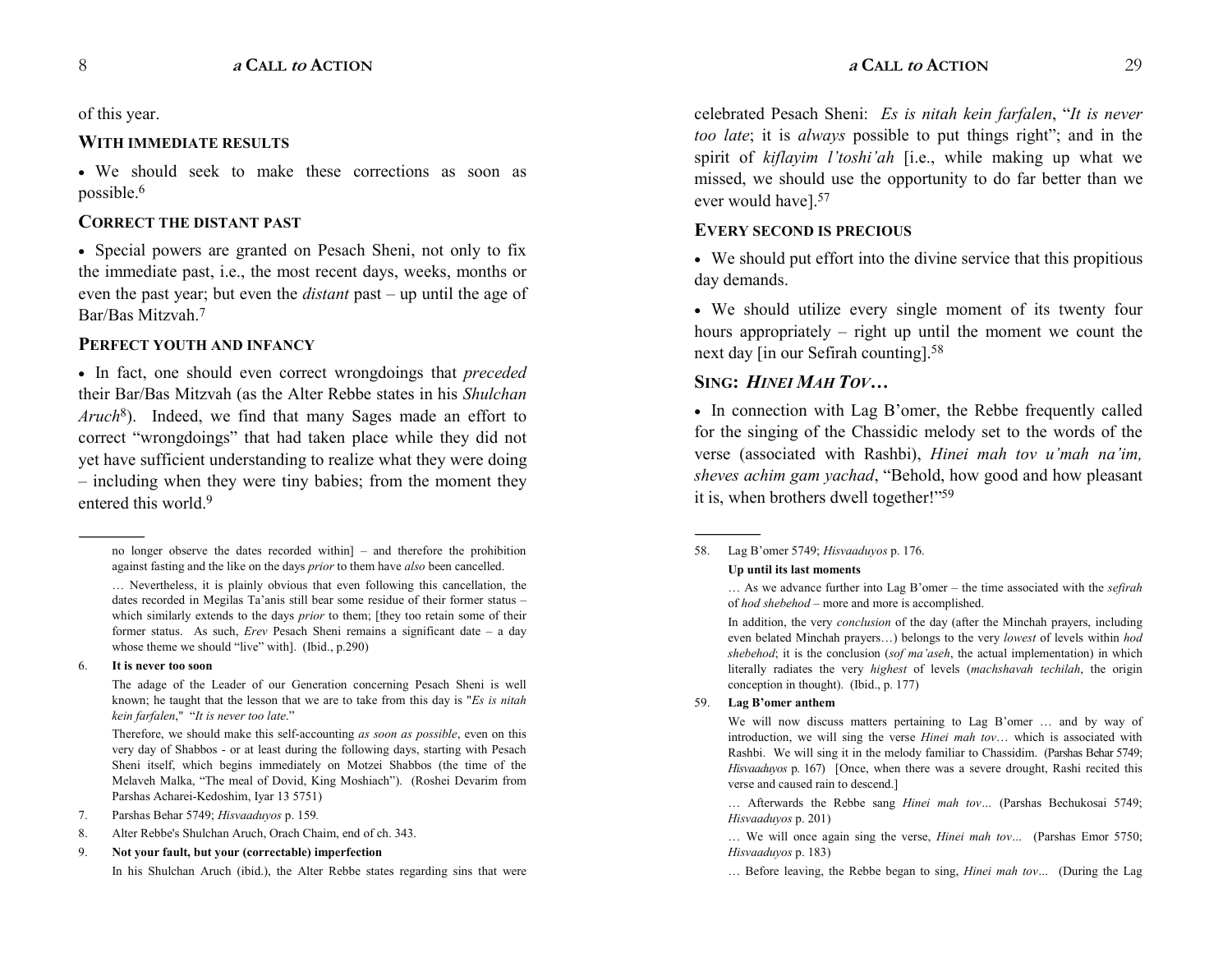# **EXTRA TORAH, TEFILAH AND TZEDAKAH**

• [In 5749, the Rebbe wrote:] I hereby<sup>53</sup> wish to promote the proposal set forth by the public – who also resolved to implement this proposal in actual practice:

To increase in Torah, prayer and acts of kindness, 54 by -

1) donating to Tzedakah in amounts of eighteen (the equivalent of  $\lceil \cdot \rceil$ , "life") – the day of Lag B'omer being Iyar *18*;<sup>55</sup>

2) reciting Tehilim, chapter  $33 (2^{\degree} - \degree \text{lag}^{\degree})$ , which constitutes prayer;56

3) and studying the Torah portion of the week, and in particular, this day's section.<sup>57</sup>

# **EVEN AFTER LAG B'OMER**

� Obviously, we should complete these activities even *after* Lag B'omer [if we have not done so earlier].

In such a case, we should apply the message of the recently

To all Jewish sons and daughters wherever they may be

Peace and Blessing!

------------------------------------------------

We are currently within the period of [counting the] "seven complete weeks" [of the Omer]. Moreover, this is the week of Lag B'omer, and we are within and at the start of three days prior to this propitious day.

Certainly, each of us is aroused to increase in Torah and Mitzvos in particular connection with this day  $\dots$ ]

#### 54. **Foundation of the Universe**

... Torah study, prayer and acts of kindness are "the three pillars *upon which the world stands*.

Our adding in these three areas in honor of Lag B'omer becomes all the more relevant in light of our Sages' attributing to Rashbi the verse, *vetazadik yesod olam*, "the righteous man is the *foundation of the universe*."

- 55. ... The month of אייר (Iyar), which is the acronym of **אברהם יצחק יעקב רחל** Avraham, Yitzchak, Yaakov and Rochel (all four matriarchs are included in Rochel).
- 56. Tehilim contains the prayers of Dovid ben Yishai [King David], who is called *na'im zemiros kal b'nei yisrael*, "the pleasant psalmist of all the Children of Israel."
- 57. From the letter, ibid.

# **FOCUS ON THE FUTURE**

• In addition to contemplating actual shortcomings of the past, we should also meditate upon the fact that even a *perfect* Divine service of the past can be brought to an even greater level of perfection. With just brief contemplation, everyone is able to realize how he or she could have done even better.10

----------------------------------------------- performed when one was a minor: Although he need not do Teshuvah for them now that he is an adult, nevertheless, it would be appropriate to accept upon oneself *something*, at least, in the way of Teshuvah, to gain atonement. (Parshas Behar 5749, ibid.)

#### 10. Ibid.

#### **Opportunity to climb higher**

The message we are emphasizing (that it is possible to correct even an extremely low spiritual standing) comes *in addition* to the self-understood message of Pesach Sheni that is contained in the relevant Torah portion:

In the Torah's description of the origins of Pesach Sheni, the men who were ritually-impure through having come in contact with a corpse and were therefore unable to make the Pesach sacrifice on the correct date, were *not* on a low spiritual level, G-d forbid ... as stated in the Talmud (Sukah 25a.).

... In other words, the cause of their state of ritual impurity was *not* due to a deficiency in their spiritual standing. Quite the opposite! It was due to their involvement in fulfilling G-d's will [by performing the highly exalted Mitzvah of "Meis Mitzvah," attending to the burial needs in a case where no-one else can. Clearly, rather than just making up for past deficiencies, Pesach Sheni is also (or even, *primarily*) about catching up on opportunities to reach ever greater heights]. (Ibid., p. 147)

#### **Pesach Sheni influences Pesach Rishon**

[Originally, Pesach Sheni was introduced in order to *make up* for that which was missing on Pesach, i.e., offering and partaking of the Pesach sacrifice. Nevertheless,] even when our divine service on Pesach was accomplished in its *fullest* measure ... the Yom Tov of Pesach Sheni [still] comes as an *addition* ... For it is on Pesach Sheni that our spiritual service regarding the themes of Pesach are accomplished on a far higher level.

This is reflected in the name "Pesach Sheni:" The term "Pesach" means "to jump over"; Pesach *Sheni* is therefore a *dilug sheni*, a *second leap* - one that takes us far higher than our first "leap," which occurred on Pesach.

For during Pesach we merely "leaped" to a station that was far beyond our *prior* spiritual standing, i.e., we attained what could at that point be termed a state of perfection. However, contrasted with our *future* spiritual standing, i.e., when we compare the elevated state we reached on Pesach with the *additional* elevation of Pesach Sheni (the "second leap") - why, our Pesach position is still left lacking!

[And we are not talking about a *slight* lack; rather,] it is a lack which prompts the agitated complaint and demand, "lamah nigara," "Why should we lose out...?!"

<sup>53. [</sup>From **a letter to world Jewry** that was sent by the Rebbe, dated Sunday, Parshas Pikudei, 5749. The letter opens with: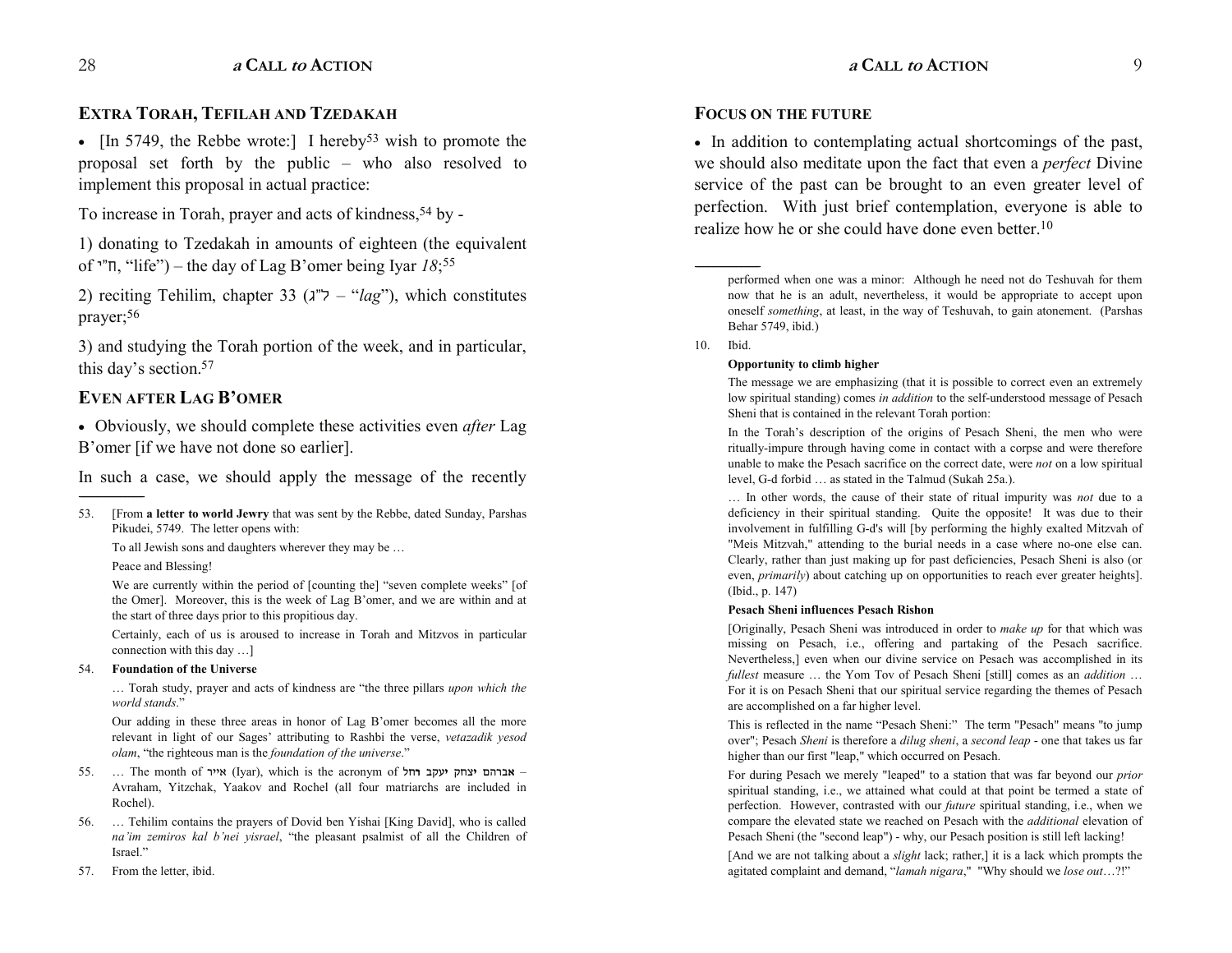# **INTERACTION AND INFLUENCE**

• We should contemplate our personal spiritual standing, as well as our behavior towards others  $-$  beginning with the way we guide our very own family.

� This also includes our relationship with our older children, who have long completed their period of education as defined by the Torah, i.e., until the age of twenty four<sup>11</sup> – and even if they have their *own* children by now.

# **EDUCATE IN SELF STOCK-TAKING**

• In addition to our own soul-searching, we should educate our children to make a personal self-reckoning as well. It is relatively easy to explain to a child how, with a little more effort, he or she could have done many things in an even *better* way such that the child will be inspired to correct and improve himself.

# **CHILDREN WITH SPIRITUAL GOALS**

• Even regarding children whose service of G-d was *appropriate*, nevertheless, we could still inspire them to cry out [in the words of the verse], *"Why should we lose out?!"* from

------------------------------------------------

# *BAKASHAH NAFSHIS***: CLARIFY THIS CONCEPT**

� A personal heartfelt request: Please try to convey the above directive in a comprehension manner, employing the most appropriate wording and style of presentation for your audience.

• Start with yourself (the one who will be transmitting this message to the public) and make sure that you have thoroughly absorbed its meaning before your address. Your words will then flow from the heart  $-$  and consequently capture the hearts of your audience [inspiring them to put the directive into practice].51 [See below for more on "knowing G-d in all your ways."

# **IF IT WILL HELP, SPEAK IN THE NAME OF THE REBBE**

• Conveying the above directive is the most important point; publicly acknowledging the author of the message [i.e., the Rebbe] is secondary. Indeed, it should only be done if, in your estimation, it will serve as *greater* impetus towards actual implementation of the message.

Only if, in your eyes and according to the best of your understanding, it will have this effect  $-$  then do so for the sake of the essential objective: the actual implementation of the directive.

However, this all comes after first preparing oneself, as described earlier<sup>52</sup>

------------------------------------------------

**Call to action for** *every* **Jew** 

In conclusion, Pesach Sheni carries an innovation in two directions:

On the one hand, even someone on the lowest of spiritual levels needs to be aware that nothing is totally lost and it is *always possible to correct the situation*.

On the other hand, even one whose conduct is as it ought to be (and any spiritual lack is merely due to his involvement in an *alternative* spiritual pursuit), should nevertheless take it to heart until he is *truly bothered* by that "lack."

In other words: Even one whose divine service is perfect and without deficiencies ought to contemplate how his present perfection is *deficient* in comparison to the even loftier levels of perfection he could attain. This "deficiency" should bother him to the core - until he too *demands*, "lamah nigara?!"

He will then strive to do everything possible in order to reach those higher levels of perfection, climbing ever higher." (Ibid.,  $p. 149$  - see there at length.)

<sup>11</sup>. See *Kidushin* 30a.

 $\ldots$  On the contrary – since age brings wisdom, he (the parent or teacher) has gained further wisdom and now knows how to have an even greater effect. (Ibid., fn. 122)

from acting as a concealing factor [that obscures the purity and true essence of a matter]. (Ibid., p. 271)

<sup>51.</sup> Ibid.

<sup>52.</sup> **Splurge in Torah and Mitzvos**

<sup>...</sup> According to the directive of our Sages, *keshot atzmecha*... "correct yourself [and only then correct others]."

Using the alternative meaning of *keshot*, this message includes: "Adorn" yourself. Meaning that we should not only perform the basic rudiments of divine service (the spiritual equivalent of "bread to eat and clothes to wear"), but rather, we should "adorn" ourselves spiritually in our divine service; and to the fullest extent  $-$  the spiritual equivalent of "the twenty four adornments of a bride." (Ibid., pp. 271-272)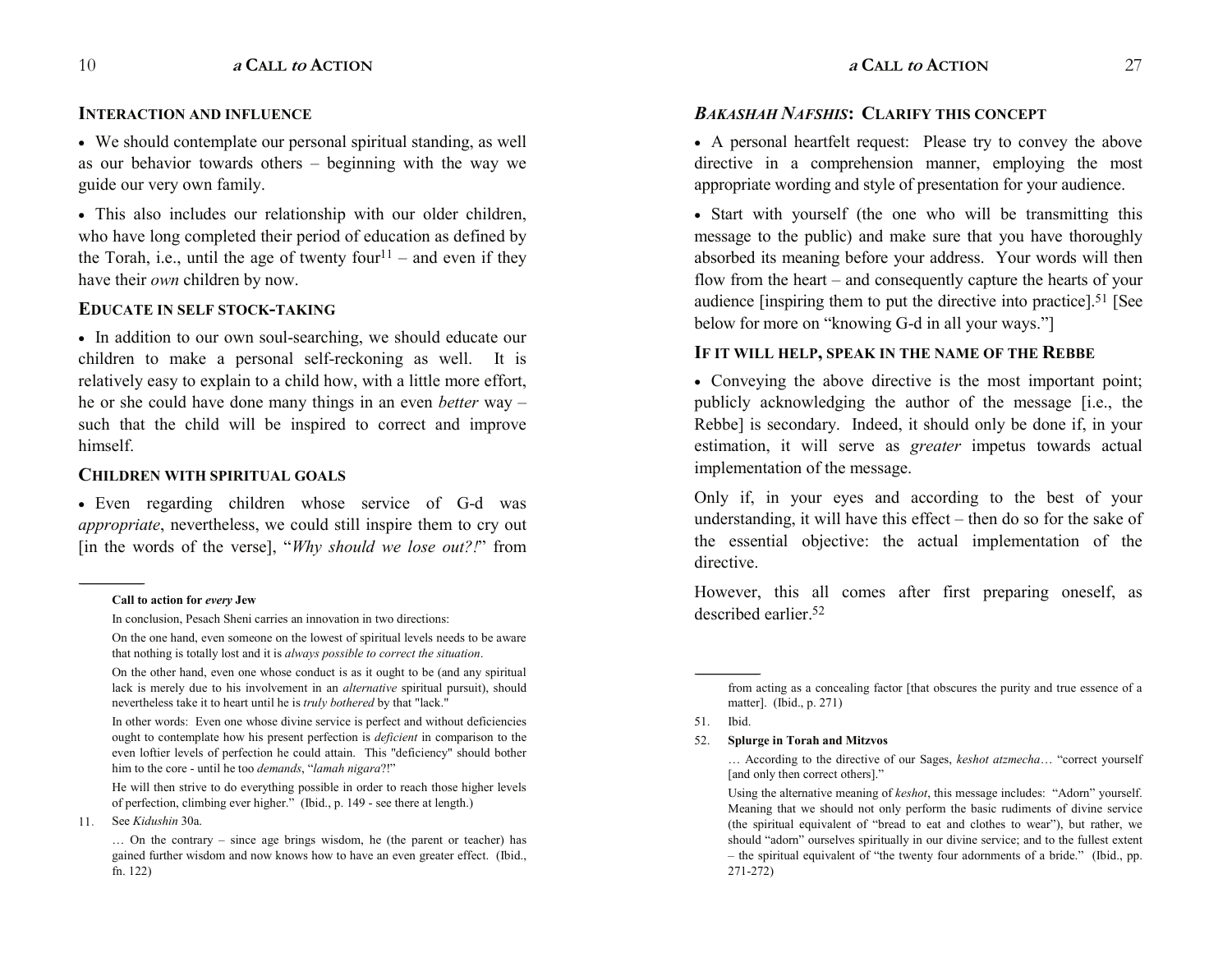explained below].48

# **2) ABSOLUTE DEDICATION TO HASHEM**

• Rashbi divine service is described as being "completely bound" up with Him." A result of serving Hashem in such a manner is that even our interaction with the *mundane* becomes part of our divine service.

Indeed, the directive to "know Him in all your paths" means that even in "*your*" paths, i.e., in our mundane affairs (in which we are not specifically commanded to engage [but do so out of necessity]), we nevertheless achieve a state of "knowing" Hashem<sup>"49</sup>

# **ALSO FOR MINORS**

• We are able and required to explain this last point even to extremely young children. They are also capable of "know" Hashem" in all their paths; although their ways are childish, they can nevertheless "know Hashem" through them.<sup>50</sup>

#### 48. **At least take a sample**

As stated in Shulchan Aruch, the conduct of *toraso u'manaso* in its literal sense is only relevant to scholars of the caliber of Rashbi and his colleagues. Nevertheless, we are able to attain a "sampling" of this level. (Ibid.)

49. Ibid., pp. 270-271.

------------------------------------------------

# 50. **The virtue of being uncomplicated**

 $\ldots$  To know Him truly, [even] to the complete extent  $-$  "If I were to know Him, I would be Him." Because of their innocent purity, this is more readily accepted by young children; as is indicated by the expression, "I pray with the approach of a child."

A child has no knowledge of supernal attributes or the chain-like manifestation of the various worlds (*seder histalshelus*) and the like. Rather, he prays directly to the very Essence of Hashem Himself (*mehuso ve'atzmuso yisbarech*). This is similar to the expression used by the Alter Rebbe in his own prayers, during which he would exclaim, Who do I have [besides You] in the Heavens; and with You I do not desire [anything else] on Earth? I desire nothing but You alone (*ich vil mer nit dich alein*)!

On the other hand, we also need to explain to adults members of "the wise and understanding nation" that due to their efforts at comprehending everything with their intellect, accompanied with a goodly abundance of reasoning (their personal take on the matter, as well as rational explanations received from teachers, friends and certainly from students), they must be extra cautious to prevent their intellect

performing on an even *higher* level.12

# **AIM FOR MORE EFFECTIVE INFLUENCE**

• The need for soul-searching and resolving to enhance one's performance is of particular relevance to those in positions of influence, such as teachers, Mashpi'im (mentors) and Rabbonim. They should seek ways of making their influence of previous years even *more* effective than it already was.

# **CONTINUE PAST ACHIEVEMENTS**

� They should also endeavor to influence their former students and contacts of previous years, by sending them a letter, phoning them or using other means of contact. They should even reach out to those who have now grown up and already accepted positions as teachers and mentors.13

� This connection (between a teacher and his or her former student) should be as enthusiastic as it was in the past, when they

# **Mean it like a child**

... And like children, who strongly plead and request a matter that means a lot to them - to the extent that they break out in tearful crying (because the thought of such a desirable matter being withheld is too overwhelming). Through doing so, they arouse their father  $-$  [and in this case, through children being inspired to sincerely demand a higher level of spiritual service, they arouse] our "Father in Heaven"  $-$  to fulfill their will. (Ibid., fn. 124)

# 13. **Once a teacher, always a teacher**

 True, these former students are presently studying under *other* teachers, or may have gone to another city altogether. Nevertheless, a teacher does not forget his or her pupils... A teacher always looks for an opportunity  $-$  and Hashem grants success to such endeavors  $-$  to come in contact with former pupils and to impart something, be it via letter, telephone or personal encounter. After all, since the teacher has acquired *additional* knowledge of Judaism, general positive information, wise words or spiritual insights since then, he or she desires to share this additional knowledge with former students.

 "Many years ago," the teacher explains, "we were afforded a limited number of hours to cover a specific (limited) quantity of material. Now that I have advanced in *chochmah*, *binah veda'as* (wisdom, understanding and knowledge), I'd like to share some additional insight..."

And this is true even when the former pupils have *themselves* become teachers... (Address to Neshei Chabad [Chabad Women's Organization], Iyar 23 5749; *Hisvaaduyos* pp. 206-207)

<sup>------------------------------------------------</sup>  12. Ibid.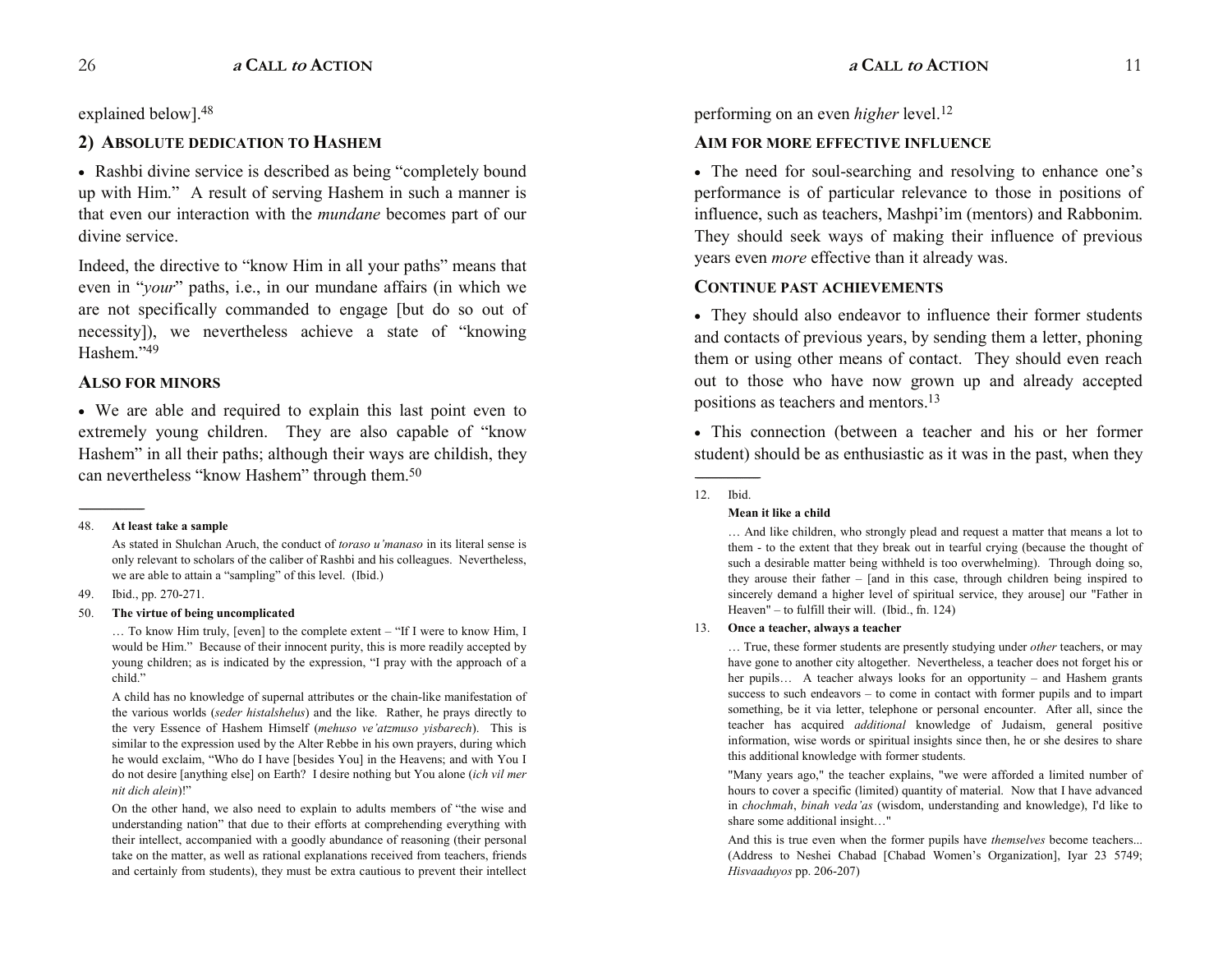had a formal teacher-student relationship.

However, the teacher should take into account that both teacher and student will have advanced intellectually since then, and endeavor, using more advanced methods, to expand his or her knowledge accordingly.14

# **PAST AND FUTURE** *AHAVAS YISRAEL*

� A key focus of our soul-reckoning on Pesach Sheni should be the Mitzvah of *ahavas yisrael* (loving one's fellow Jew). As above, we should contemplate our past shortcomings in this area, as well as formulating ways in which to increase our *ahavas yisrael* in practical, day-to-day life.15

# **PESACH SHENI GATHERINGS**

• Ideally, we should begin rousing ourselves to fulfillment of Pesach Sheni's message and directives with a well-attended and joyful public gathering (*farbrengen*); such a setting permits each person to give support to his fellow, amid a spirit of *ahavas yisrael.*<sup>16</sup>

#### 14. Address to Neshei Chabad, ibid.

------------------------------------------------

#### **If not in quantity, then certainly in quality**

Say, for example, that the teacher studied the laws of Kashrus, Shabbos and Yom Tov candle-lighting or the laws of family purity (*Taharas HaMishpachah*) with her students. Later, when the teacher acquires *further* knowledge in these fields, or *greater* awareness of the importance of these laws – she should, and is obligated, to inform her students of this additional information (even if they are by now teaching their own classes brimming with students).

She should now teach them the extent of the spiritual or physical goodness of observing those laws and how crucial such observance truly is, i.e., that it connects a Jew with Hashem, the Source of all blessings... (Ibid.)

#### 15. **Don't just feel** *ahavas yisrael* **- perform it**

[The Sefirah period also marks the death of Rabbi Avika's students, who were punished by Heaven for "not conducting themselves respectfully to each other." Thus the current stress on *ahavas yisrael*] in practical, day-to-day life and in a manner of "they *conducted* themselves with respect towards one another" - actual conduct and not merely *feeling* respect within our hearts... (Parshas Behar 5749; *Hisvaaduyos* p. 157-158)

#### 16. **Among brothers and sisters**

In the spirit of חנה מה טוב ומה נעים שבת אחים גם יחד "Behold, how good and how pleasant it is, when brothers dwell together (Tehilim 133:1)." (Ibid. p. 160)

it is, when brothers dwell together!" For as is known, this passage is associated with Rashbi.45

# **INSPIRE THE CROWD WITH A QUICK ADDRESS**

• Needless to say, during the course of the parade, we should address the children (as well as the adults) – but be brief.<sup>46</sup>

• Tell them all about Rashbi and arouse them to increase in all matters of Judaism; Torah and Mitzvos.47

# **FOLLOW RASHBI'S EXAMPLE**

� In particular, we should encourage them to take a lesson from Rashbi's own conduct. Here are two such lessons: $47$ 

# **1) ABSOLUTE DEDICATION TO TORAH STUDY**

• Rashbi studied Torah in a manner of *toraso umanaso* – his entire and sole occupation was the study of Torah.

Each and every Jew is able to achieve at least something similar to Rashbi's degree of diligence, by using our fixed times for studying Torah to study in a manner of *toraso um'naso* [as

## **One Nation**

#### The Parade bears the slogans of:

*Yachad shivtei yisrael* (����� ���� ���) The tribes of Israel, together as one;

*Yachad kal yaldei yisrael* (����� ���� ���) Jewish children stand united;

*Sheves achim gam yachad* (��� �� ���� ���) Brothers, dwelling together as one." (Parshas Acharei-Kedoshim 5750; *Hisvaaduyos* p. 148)

#### 46. **Short address with familiar topics**

We will now conclude [this address], so that we can energetically prepare for the actual parade. After all, we cannot keep the children waiting too long... [It is with good reason that] they do not attend Cheder or Yeshivah on Lag B'omer, and we should therefore be brief in our address to them.

The address itself is based on topics taken from the teachings of both the Written and Oral Torah that the children usually study in Cheder ... [This is] especially [appropriate] since we are dealing with children who have *chochmah*, *binah* and da'as (wisdom, knowledge and understanding). Just from the matters that have *already* been said – the twelve passages of Torah verse and sayings of our Sages that were just now recited, for a start  $-$  they already have plenty to think about and with which to add in holy matters. (Lag B'omer 5750; *Hisvaaduyos* p. 199)

47. Parshas Behar-Bechukosai, Iyar 8, 11 and 15 5748; *Hisvaaduyos* p. 270.

<sup>45.</sup> Night and Motzei Lag B'omer 5758; *Hisvaaduyos* p. 311. See below, regarding singing this passage on Lag B'omer.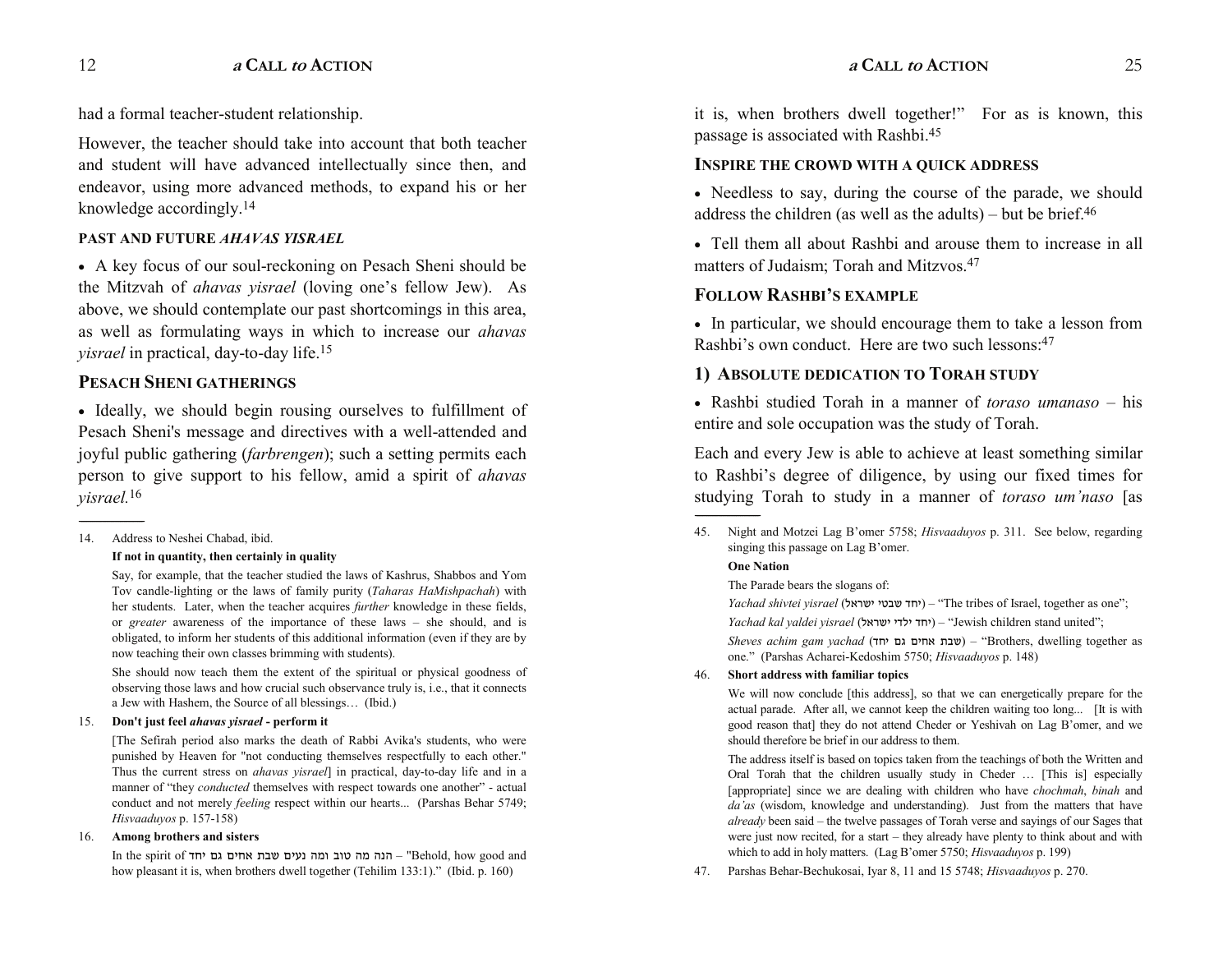Shimon [bar Yochai] under pressing circumstances (*b'shas hadachak*)!

So despite the difficulties involved, we should nevertheless "force" great effort into realizing the Lag B'omer activities. $43$ 

# **PARADE SLOGAN: JEWISH UNITY**

 $\bullet$  We should arrange the children's parades under the slogan:  $44$ *Yachad Kol Yaldei Yisrael*, "All Jewish children stand united!" And, in the spirit of the verse: *Hinei mah tov u'mah na'im*, *sheves achim gam yachad*, "Behold, how good and how pleasant

#### 43. **You can do it**

------------------------------------------------

 And even when that is *in fact* the situation, and it does not just *appear* to be difficult  $\ldots$  (Ibid., p. 297)

 ... Undoubtedly, you have already begun getting busy with the preparations for Lag B'omer  $-$  and increasingly so with each passing day, as we draw closer and closer to Lag B'omer.

... It is my fervent hope that all our discussion about preparing for Lag B'omer (based upon the Chassidic discourses and addresses of our Rebbeim) will have their desired effect.

 Especially since we have been running these activities for a number of years now - more than three consecutive years, which serves to imbue a "positive conduct" with the strength of legal validity (*chazakah*).

Even those who, for some odd reason, did *not* generate great positive commotion (*shturem*) over these activities in the past, should begin doing so now. They are granted the power and have a promise that they will be successful in all these matters!

After all, the [Previous] Rebbe, Leader of our Generation, declared that all the necessary divine service [of Exile] has already been *concluded*, down to the final touches ("polishing the buttons") ... Certainly, then, everything is already prepared – and not simply "prepared," but rather, *literally ready and waiting to go*. In our case, this includes our Lag B'omer preparations, and certainly as far as the actual Lag B'omer events are concerned. (Parshas Behar-Bechukosai, Iyar 8, 11 and 15 5748; *Hisvaaduyos* pp. 267-268)

#### 44. **Childrens activities**

 $\ldots$  Special emphasis is placed on the children – particularly during Lag B'omer, with its Parade that loudly proclaims: *Yachad kal yaldei yisrael*, "All Jewish children stand united!

Moreover, the Parade is organized in such a way that adults (parents and grandparents) *also* join the children; in the spirit of the verse, *veheishiv lev avos al banim*, "He will restore the hearts of fathers to sons," [which can also be understood: He will restore the hearts of the fathers] *via* the sons... (Parshas Behar 5749; *Hisvaaduyos* p. 160)

# **INSPIRATIONAL** *FARBRENGENS*

• In the auspicious days between, or in proximity to, Pesach Sheni and Lag B'omer, we should hold a special *farbrengen* in every location.

� In the joyful atmosphere of these *farbrengens*, we should seek to inspire others to correct and improve all areas of their divine service<sup>17</sup>

# **JOYFULLY REPAIR THE PAST**

� However, we should ensure that even discussions on ways to fix the past are not conducted in a negative or depressing manner, G-d forbid; but rather, in a spirit of *joy*. 18

# **NO** *TACHANUN*

� We do not recite *tachanun* (penitentiary supplications) on Pesach Sheni; although *tachanun* is recited during Minchah of the previous day.19

#### ------------------------------------------------ 17. Ibid.

#### **Meet and mend with joy**

It is customary to conclude a *farbrengen* with a practical instruction, since *HaMa'aser Hu Halkar* – "The main thing is the deed":

For a start, we spoke about arranging *farbrengens* in every location, in connection with the lesson and directive of Pesach Sheni. Our efforts at *Tikun* (correction) and Teshuvah (repentance) should also be done, not amidst despondency, G-d forbid, but rather, specifically with joy - and through a Chassidishe *farbrengen*.

In addition, there is great practical superiority to be gained by *gathering together* to discuss the way to correct and complete all aspects of divine service to the most perfect extent. (Ibid., p. 164)

... However, regarding the actual matter that needs to be corrected or completed, one does not require another to rouse him to take action - but rather, he arouses himself, on his own initiative. That is how it was in the original episode of Pesach Sheni [as recorded in the Torah], where the men came forward on their own initiative, without anyone prompting them, and complained to Moshe, "lamah  $nigarah$  – why should we lose out?!" (Ibid., fn. 32)

... There are many special customs associated with Pesach Sheni, including the marvelous opportunity of an additional *farbrengen* together with many Jewish men, women and children; held in an atmosphere of *ahavas yisrael* and *achdus yisrael*. (Pesach Sheni 5748; *Hisvaaduyos* p. 300)

- 18. Parshas Behar 5749; *Hisvaaduyos* p. 160.
- 19. Siddur of the Alter Rebbe.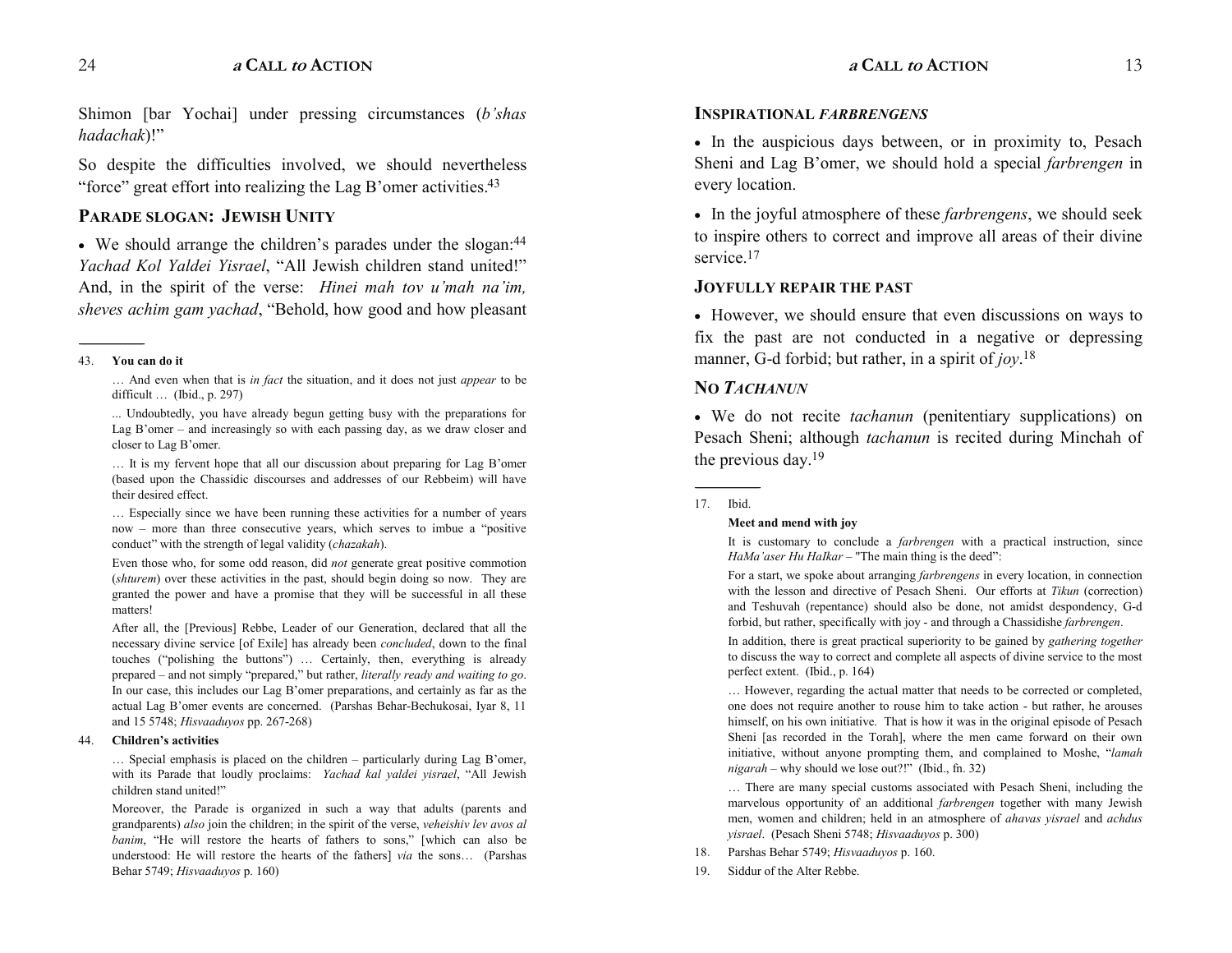# **EAT MATZAH**

� We should make a point of eating Matzah during the *daytime* meal of Pesach Sheni.20

[The Rebbe's custom (in the majority of years) was to also eat Matzah on the *night* of Iyar 15 (Motzei Pesach Sheni).<sup>[21</sup>]

# **Lag Bomer**

The 33<sup>rd</sup> day of the Omer counting; Rashbi's Day of Rejoicing

# **INTRODUCTION**

The  $33<sup>rd</sup>$  day of the Omer is celebrated as the day when a plague that wiped out 24,000 students of Rabbi Akivah, one of the greatest sages of Talmudic times, suddenly ceased. The plague had its origins in a spiritual deficiency, our Sages tell us, for the students "did not show respect one to the other." On their exalted level, they were considered lacking in the love of their fellow Jew.

Lag B'omer therefore reminds us to increase Jewish unity and brotherhood.

Of even greater significance, Lag B'omer is the anniversary of the passing of the great Sage, Rabbi

#### **Before and after**

------------------------------------------------

Whether or not *Tachanun* is recited in *kri'as shema she'al hamitah* [said before retiring at night] on the eve of Iyar 15 remains unclear. (Pesach Sheni 5743)

20. The Pesach Sheni sacrifice was actually eaten with Matzah on the eve of the Iyar 15. Nevertheless, the sacrifice was *offered* on the day of Iyar 14. Hence the custom to eat Matzah during the day of Iyar 14, commemorating the *beginning* of the festival. (See Igros Kodesh vol.2, pp. 352-353)

 [See Parshas Shemini 5740, regarding some who have additional *hiddur* of eating Matzah on the *eve* of Pesach Sheni (Iyar 14) as well.]

21. Rabbi Groner. See also Sichas Pesach Sheni 5740 and 5743.

# **THE PARADE NEEDS YOU**

 $\bullet$  Each and every person – man, woman and child – should make certain to do *all they can*, to the *best* of their abilities,<sup>40</sup> to advance these goals.

� As well as acting personally, we should also persuade others to participate. This should be accomplished, for a start, by providing personal examples, i.e., by displaying our own enthusiastic and joyful participation.41

# **PUBLICIZE THESE DIRECTIVES**

� We should make certain to publicize all of the above directives in each city and in every location, and particularly throughout our Holy Land.42

# **JOYFUL PREPARATION**

 $\bullet$  We should carry out all of the said activities with *joy*, as befits the theme of Lag B'omer  $-$  Rashbi's Day of Rejoicing.

• The necessary preparations during the days preceding Lag B'omer should be performed with joy as well  $-$  for when one is aware that a joyous day is approaching, he naturally becomes happier.<sup>42</sup>

# **SPARE NO EFFORT - RASHBI HELPS**

• Even where these activities appear to involve particularly harsh difficulties (*dochek*), you should know that we are dealing with a highly "irregular" and significant issue that is associated with Rashbi. And, as our Sages state, "One can rely upon Rabbi

41. **Unity March**

------------------------------------------------

We should already begin to "live" with the spirit of Pesach Sheni during the afternoon of Iyar 13. (Parshas Acharei-Kedoshim 5748; *Hisvaaduyos* p. 278)

<sup>40.</sup> Parshas Acharei-Kedoshim 5748; *Hisvaaduyos* p. 297.

Especially when you consider how these parades add to the unity between all Jews (in the spirit of *sheves achim gam yachad*) and in the education of Jewish children (*chanoch lana'ar al pi darko*, "educate a youth according to his way").

<sup>...</sup> We will thus ensure that this year's Lag B'omer Parades will certainly be a great *Kiddush Hashem* (sanctification of G-d's Name) among Jewry and among the entire world; and will yet further increase the unity of Jews wherever they are. (Parshas Acharei-Kedoshim 5750; *Hisvaaduyos* p. 149)

<sup>42.</sup> Parshas Acharei-Kedoshim 5748; *Hisvaaduyos* p. 297.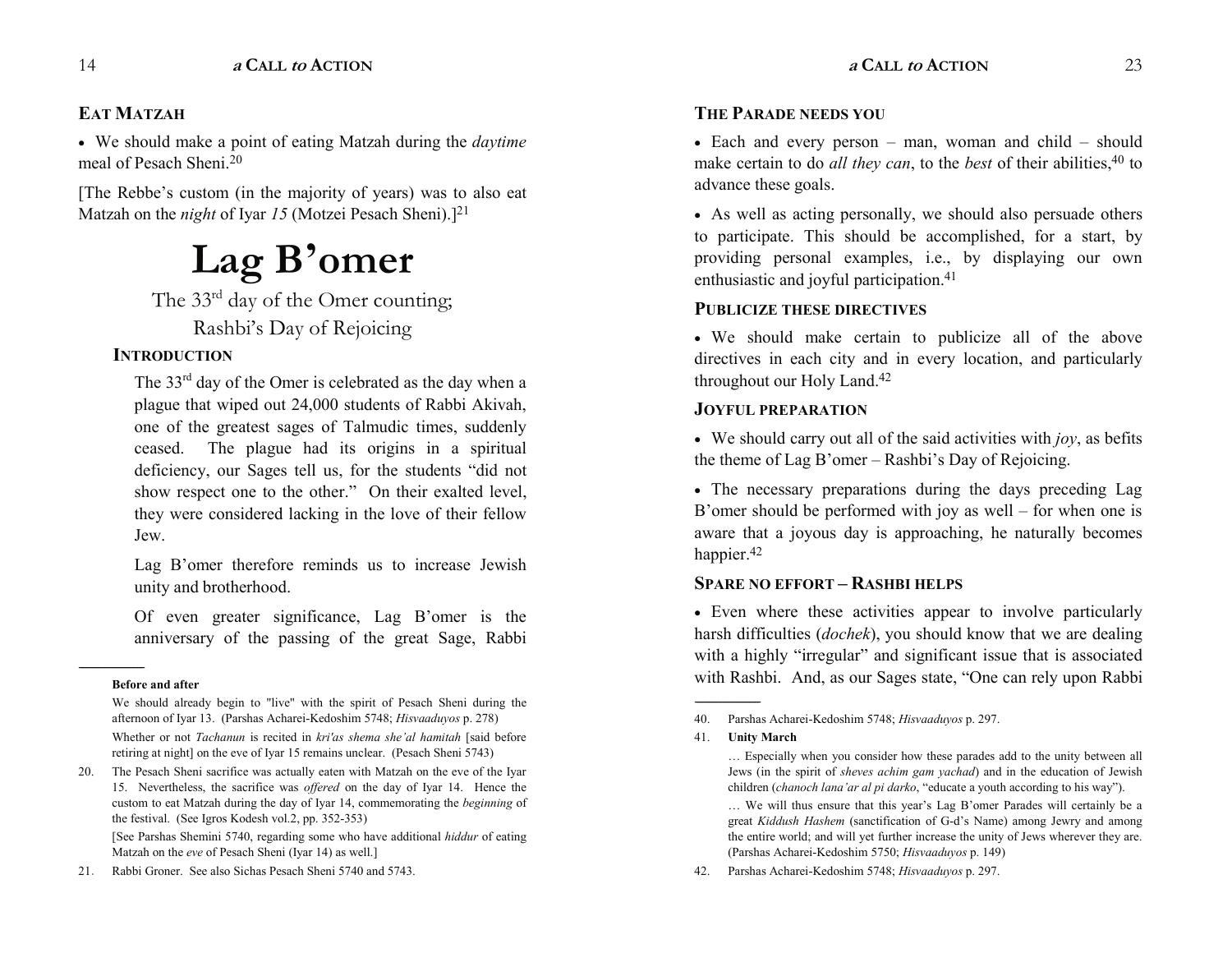# **PREPARE, PUBLICIZE AND PULL IN LARGE CROWDS**

 $\bullet$  To ensure the great and overwhelming success<sup>38</sup> of these parades, we should make fitting preparations, accompanied by great publicity and positive commotion (*shturem*) to draw ever more children into participating.<sup>39</sup>

----------------------------------------------- pleasant it is, when brothers dwell together!

#### 38. **The grandest parade**

We should see to it that the publicity and *shturem* (fanfare) of this year's Parade will ... outdo all previous years (which *also* enjoyed success that defied all estimation). (Parshas Acharei-Kedoshim 5750; *Hisvaaduyos* p. 149)

#### **Unexpected success**

... Particularly after witnessing the magnitude of success enjoyed here [in Crown Heights,] during [the last] Lag B'omer [Parade]  $-$  [the same amazing success was also enjoyed elsewhere,] *especially* in those places where the organizers put in a vast amount of effort (*yagati*). Wholly unexpected levels of success were achieved, in a manner of  $\textit{matzatzi}$  – an unexpected discovery whereby the gain is incomparably greater than the effort invested. (Parshas Emor 5748; *Hisvaaduyos* p. 336)

#### **Sunny skies**

The Parade will certainly enjoy great success and be a cause of much pride and glory. This success includes negating the need to worry about rainfall, for the weather (and everything else associated with the Parade) will be goodly and pleasant. (Lag B'omer 5750; *Hisvaaduyos* p. 199)

#### **The necessity for planning and order**

... [The great success of previous Parades was enjoyed] after [the Rebbe's] first encouraging [orderly advance] preparation for the Lag B'omer Parades; so that it was in fact executed with complete order [that saw the organizers] first thinking through it, then discussing it, and finally bringing it into reality

... That year witnessed great and immense success, with many parades held in a great number of locations. That Lag B'omer was even better than previous years, including 5748 a Hakhel year! (Parshas Behar-Bechukosai, Shabbos Mevarchim Sivan 5750; *Hisvaaduyos* p. 219)

#### 39. **Great preparations**

Since there are only a few days left until Lag B'omer (which is the Sunday following next), we should be concerned with ensuring that all the necessary preparations have in fact been done. For as with every sacred matter, because it is an important concern, it demands preparation *great* preparation.

Therefore, we should begin by making positive resolutions in this direction on [this very day of] Shabbos; and then follow through and act upon them throughout the coming week - on Sunday, Monday, Tuesday, Wednesday, Thursday, Friday and next Shabbos. (Parshas Acharei-Kedoshim 5750; *Hisvaaduyos* p. 149)

Shimon bar Yochai, known by his acronym, Rashbi author of the Zohar.

Just prior to his passing, he instructed all Jewry to celebrate the day of Lag B'omer as his *Yom Hilula* ("Day of Rejoicing").

On the day of one's passing, their lifetime's sum of Torah, prayer and good deeds is elevated and revealed. Especially in the case of a Tzadik (and certainly an unparalleled Tzadik such as Rashbi), each anniversary "causes salvations" here on Earth.

In addition, on that day, he revealed more teachings from the Torah's innermost mysteries (Kabalah  $-$  the "soul" of Torah) than he had done throughout his entire lifetime<sup>22</sup>

# **JOY FOR ALL JEWRY**

------------------------------------------------

• Lag B'omer, Rashbi's *Yom Hilula*,<sup>23</sup> is a Yom Tov<sup>24</sup> and a

#### 22. **Joy at completing our refinement**

[An additional insight into the significance of Lag B'omer:

Each day of the Omer counting corresponds to another attribute or *sefirah*. It is on the  $33<sup>rd</sup>$  day of the Omer that we reach the *sefirah* of *hod shebehod* ("splendor" within splendor").

Now, the seven attributes are *chesed, gevurah, teiferes, netzach, hod* and *yesod*. Since *Yesod* facilitates bestowal from the preceding attributes into *malchus*, it is considered "external" to the preceding attributes. Thus, once we have reached the *sefirah* of *hod shebehod*, we have completed refining the "main body of the attributes.

#### **Association with the Rebbe Maharash**

It is also worth noting that the attributes are often counted not only from *chesed*  through *malchus*, but also in reverse from *malchus* through *chesed*. According to this second way, the 33rd day of the Omer corresponds to *tiferes shebetiferes*. Thus *hod shebehod* is related to *tefires shebetiferes* - famous as the birthday of the Rebbe Maharash (author of the approach of *lechat'chila ariber*).]

#### 23. **Unparalleled in all history**

Lag B'omer, the day of Rashbi's passing, is his *Yom Hilula* (Day of Rejoicing). This is due to the immense greatness that he acquired at the time of his passing.

 Not only that, but Rashbi *instructed* us to rejoice on this day; which includes a granting of ability that *enables* us to rejoice on this day, not only as a decree from Above, but in a manner that makes rational sense that even our *nefesh habehamis*  (animalistic soul) can appreciate.

Rashbi's joy at that time influenced all those around him, and certainly his own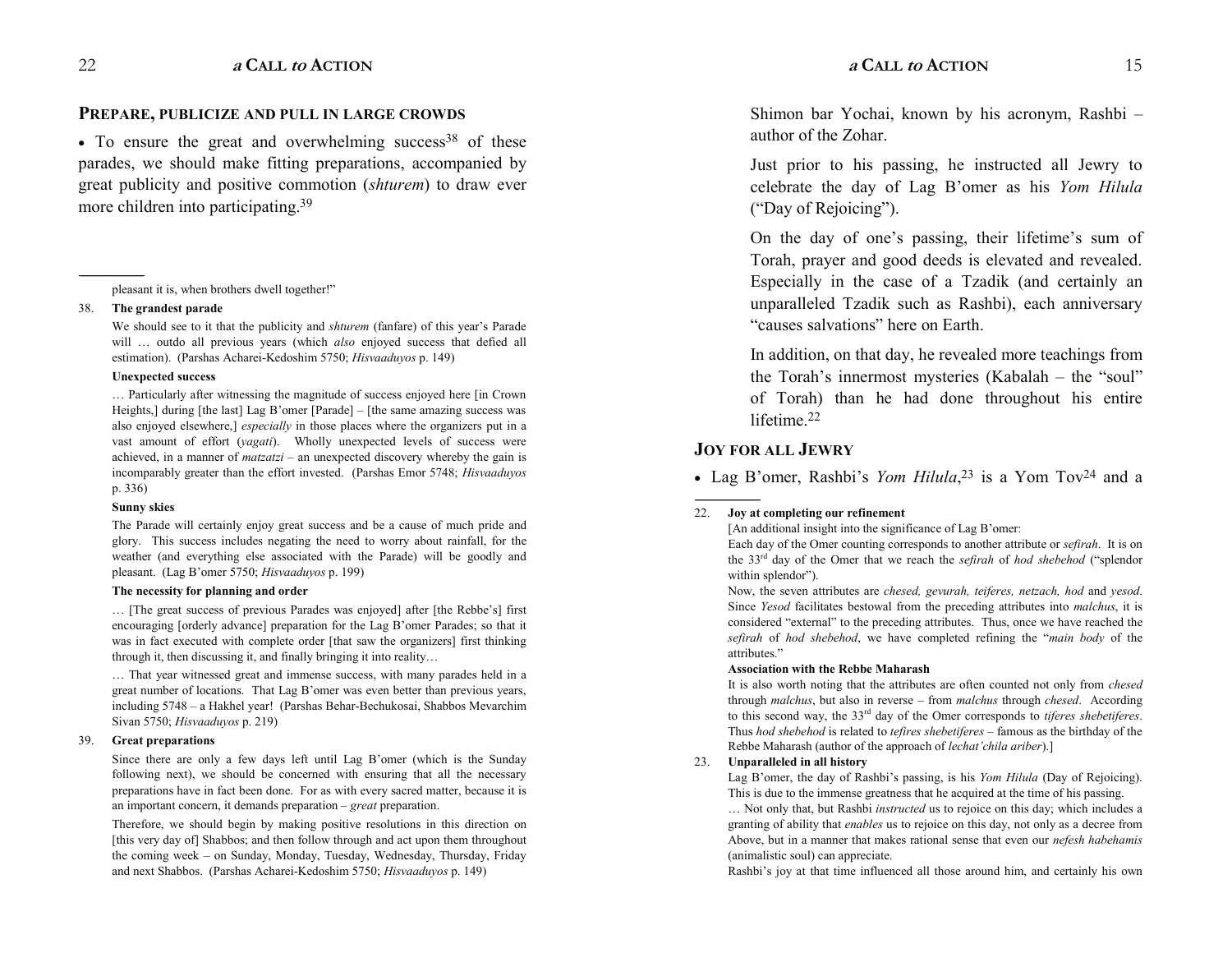day of rejoicing.

------------------------------------------------

� Rashbi personally introduced and announced this day as his *Yom Hilula*; and instructed the *entire* Jewish people to rejoice on this day.25

#### 24. **Feasting and rejoicing**

Some have the custom to eat a festive meal on the eve of Lag B'omer as well. (Lag B'omer 5751; *Hisvaaduyos* p. 215)

... This is in addition to the festive meal that is held during the actual day of Lag B'omer. (Parshas Emor 5750; *Hisvaaduyos* p. 176)

The Alter Rebbe states in his Shulchan Aruch (Orach Chayim 493:5), that "We have a custom to somewhat increase in joy on this day. In Igros Kodesh (p. 117), he states, "...on the  $18<sup>th</sup>$  of Iyar, they rejoice and exult in Hashem with all heart and soul, and hold a day of feasting and rejoicing." (Parshas Acharei-Kedoshim 5750, fn. 92; *Hisvaaduyos* p. 148)

25. Lag B'omer 5751; *Hisvaaduyos* p. 211.

#### **No sadness permitted**

Due to the rejoicing of Rashbi, we do not even permit the recital of *nacheim* [a prayer lamenting the destruction of the Beis HaMikdash and pleading for its restoration; normally reserved for Av 9]. Although *nacheim* is a prayer and request to *terminate* our exile [and therefore has a positive side], nevertheless, it emphasizes the opposite of happiness [by mentioning the destruction and consequent exile].

#### **The scholar who died for reciting** *nacheim*

... Indeed, there is a story of one [exceptional scholar] who [had the unique custom of reciting *nacheim* daily, throughout the year. However, when he] recited *nacheim* on Lag B'omer, he was penalized [from Heaven] with a most harsh punishment – the opposite of prolonged life... (Parshas Acharei-Kedoshim, Iyar 13 5748; *Hisvaaduyos* p. 297)

Despite the fact that it was this person's custom to recite Nacheim *every* day of the year. (Parshas Emor, fn. 97; *Hisvaaduyos* p. 169) [Seemingly, his action should not have been perceived as "slighting" Rashbi's *Yom Hilula* by dampening the joy with the sadness of exile; after all, this scholar even recited *nacheim* on Shabbos and Yom Tov, and was *not* punished for dampening even such *Biblically* mandated joy!]

#### **Why such a harsh punishment?**

Two unique points [that beg explanation] emerge from the above story: 1) The actual punishment [i.e., the fact that Rashbi's dissatisfaction should result in the scholar passing away] is something totally and utterly irregular for *tzadikim* ... 2) The fact that the punishment not only occurred, but was even *publicized* - despite

# **THROUGHOUT DIASPORA AND THE HOLY LAND**

� We should arrange celebrations, parades and the like, for *all* Jews, wherever they are located within the Diaspora – and certainly within the Holy Land.34

# **INVITE EVERYONE, ENSURE TZENI'US**

 $\bullet$  Men, women and children should participate in these events – with separate arrangements obviously, for the sake of utmost modesty.35

# **FUN KIDS ACTIVITIES**

� This is all especially important regarding *children*. It has been the custom from ancient times on, to reduce schoolchildren's Torah study on Lag B'omer; instead, they take off half or a third of the day and go out to fields.36 There, the children are entertained with fun (and apparently) mundane activities, which serve as a catalyst for greater Torah study.37

34. Ibid., pp. 268-269.

35. Ibid.

------------------------------------------------

 We should therefore strive to ensure that all Jewish people wherever they may be will increase in rejoicing on Lag B'omer; men, woman (separately and with complete modesty, of course) and children. (Night and Motzei Lag B'omer 5758; *Hisvaaduyos* p. 311)

- 36. See Parshas Acharei-Kedoshim 5750; *Hisvaaduyos* p. 148.
- 37. **Torah kids**

... For we are dealing with children from *Torah* institutions, who received an appropriate education. In their innocence, they perform this [spending time on mundane fun activities on Lag B'omer] in fulfillment of *Jewish* custom, which in turn, is part of *Torah*. Moreover, this all increases their desire to study Torah *following* Lag B'omer (as well as *beforehand*  $-$  as a preparation to it). For they know that the entire theme of Rashbi was *toraso umenaso*, his entire and sole occupation was the study of Torah. (Parshas Behar-Bechukosai, Iyar 8, 11 and 15 5748; *Hisvaaduyos* pp. 269-270)

One of the reasons to especially involve ... young Jewish children, is because doing so greatly underscores the unity of the Jewish people  $-$  "the young together" with the adult," and *sheves achim gam yachad*, "Behold, how good and how

students (the greater a student's level of connection with Rashbi, the greater was the quality of his joy at the immense elevation that Rashbi attained), as well as all Jewry, for all generations.

Moreover, it is an *openly revealed* joy. This is a phenomenon that has no equal, not even regarding the passing of Moshe Rabbeinu – and certainly not the other Tana'im and Amora'im [who lived in that era]. (Night and Motzei Lag B'omer 5748; *Hisvaaduyos* pp. 310-311, with fns. 43 and 45)

example provided by these Jews, who formerly lived in Communist Russia. They provide us with a lesson for our own lives in this country  $-$  for Hashem has redeemed us from a condition of state-sponsored persecution and brought us to a situation where the state actually *aids and supports* all areas of Judaism. (Parshas Behar-Bechukosai, Iyar 8, 11 and 15 5748; *Hisvaaduyos* pp. 269-270)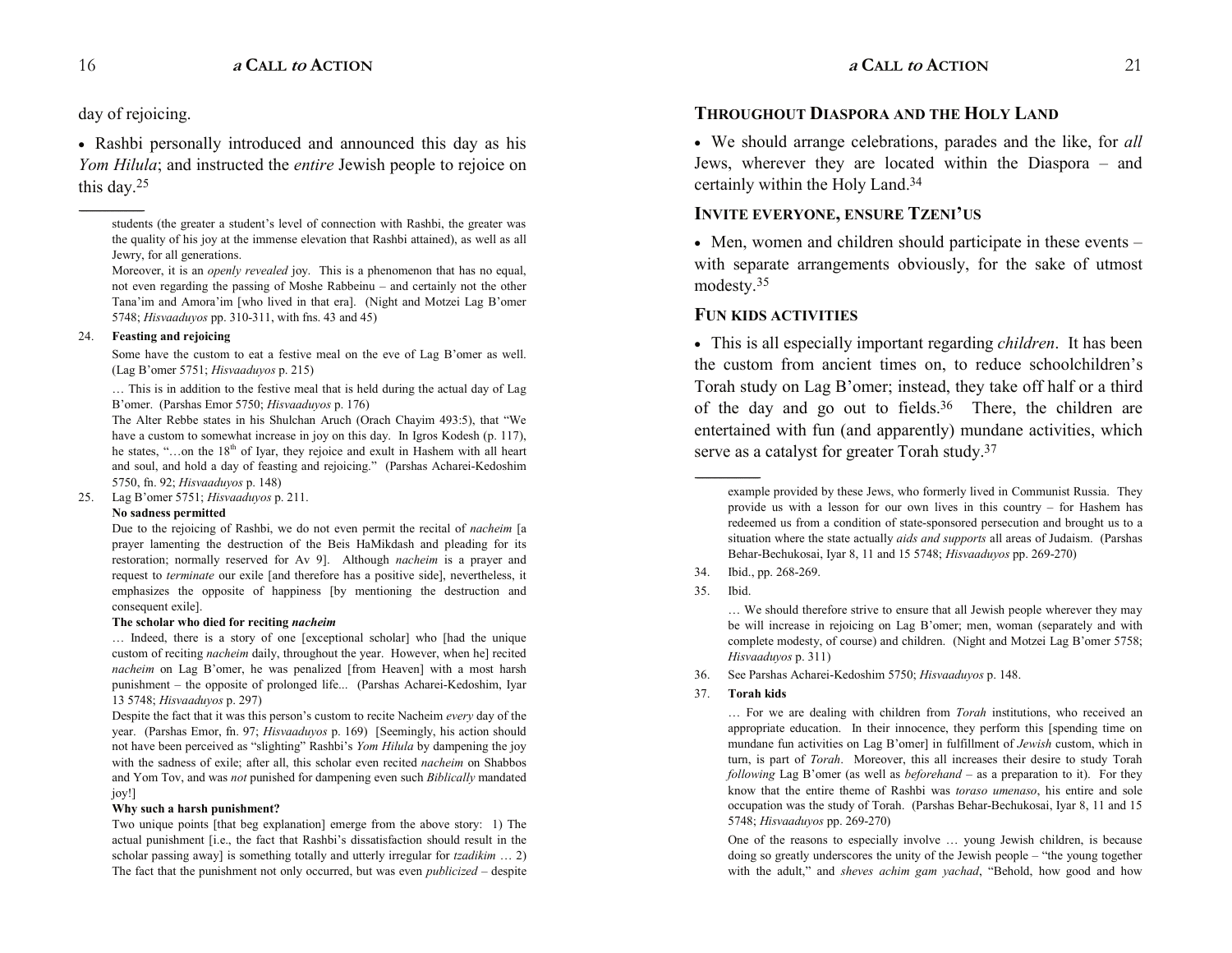------------------------------------------------

# **DEMOCRACIES ARE FOR PARADES EXPRESSING JUDAISM**

• In particular, Jews situated in "countries of plenty" (such as America), where they are able to observe Torah and Mitzvos free from persecution, intimidation and the like, should utilize their positive situation to arrange public parades  $-$  expressing the theme of the Jewish people's upwards journey in matters of Judaism<sup>33</sup>

proceeding ... *mechayil el chayil*, "going from strength to [even greater] strength." (Parshas Behar-Bechukosai, Iyar 8, 11 and 15 5748; *Hisvaaduyos* pp. 269-270)

#### **A complete Menorah**

[On Lag B'omer 5750, during the Parade, the Rebbe explained the significance of Jewish unity at this time:

The Jewish people are likened to the seven-branched Menorah of the Beis HaMikdash; there are seven branches of divine service, based on the seven attributes. Now, although each Jew contains aspects of *all* seven attributes, nevertheless, each Jew's *individual* divine service is predominantly colored by just one of the seven. Our patriarchs similarly displayed predominant attributes; Avraham symbolized *chesed* (kindness); Yitzchak, *gevurah* (severity); and Yaakov, *tiferes* (beauty).

However, during the counting of the Omer, *all* Jews address *all* of these attributes indicating a unique state of unity, causing the seven branches to visibly unite into a single golden Menorah.

#### *Achdus* **and** *chinuch*

The Rebbe then continues to explain the relevance to Jewish *children* in particular (noting that "the Jewish custom (which is a veritable part of Torah) is to specifically celebrate Rashbi's Day of Rejoicing through gathering and uniting Jewish *children*):

Kindness and brotherhood is one of the basic tenets of Jewish education. This is seen explicitly in the passage in which Hashem speaks in praise of Avraham (Bereishis 18:19), "For I have loved him, because he commands his *children* and his household after him, that they keep the way of Hashem, *doing charity and justice.*" See *Hisvaaduyos* p. 192 ff. at length.]

#### 33. **Lands that aid the observance and promotion of Torah**

... To the contrary – in these countries, the authorities extend their *aid and support* [to the Jews].

... We are able to point with our finger and exclaim, "Look! Over there stands a Jew, together with his wife, who spent *half a century* in a country which, via intimidation and persecution, did not permit Jews to observe Torah and Mitzvos.

Yet they allowed nothing to prevent them from progressing in Judaism, and going from strength to strength.

We are now privileged to see them right here, in immediate proximity, in this very synagogue and study hall!

Undoubtedly, we will take [their story] to heart and derive a lesson from the living

# **TWENTY FOUR HOURS OF CELEBRATION**

 $\bullet$  The celebrations begin with the eve of Lag B'omer; the full twenty four hours are considered a time of rejoicing, with the joy being steadily increased from one hour to the next.

This is the widespread custom, which continues to reach more and more communities  $-$  and it is also the Chabad custom.<sup>26</sup>

#### **Day of redemption**

------------------------------------------------

... On the Rashbi's exalted level, the inner secrets of the Torah were openly revealed; as a result, the entire concept of the *churban* [destruction of the Beis Hamikdash and the subsequent exile] was completely non-existent for him. It is for that reason that on his *Yom Hilula* (i.e., the day of his passing, when his entire divine service was perfected and completed), the recital of *nacheim* is utterly negated. Quite the opposite – on this day, the *Redemption* is greatly emphasized! (Ibid., 5751, pp. 211-222)

#### 26. **When do we start?**

Regarding the rejoicing on Lag B'omer ... there are divergent opinions as to whether we should begin rejoicing only in the daytime, or perhaps the previous night?

#### **With the arrival of** *hod shebehod*

... We can further clarify and determine this issue, based on the famed discourse published in the *Siddur* [with Chassidic explanation] that addresses the spiritual superiority of Lag B'omer:

It is on Lag B'omer that we complete the process of refining the specific *sefiros* (attributes), from the first *sefirah* through *hod shebehod*  $-$  "the completion and conclusion of the *main body* of the attributes." [See above, fn. 22.] This completion is initially achieved on the *eve* of Lag B'omer ... during the Ma'ariv prayer ... at the moment we recite (according to the prayer text established by the Alter Rebbe), "In the merit of counting the *omer* ... may it be rectified ... the *sefirah* of *hod shebehod*.

 $\ldots$  Then, following the beginning of this process on the eve of Lag B'omer, it continues and increases throughout the entire following day. [The rectification of *hod shebehod* and by extension, the "main body" of the attributes, begins at nightfall, steadily progresses throughout the day, and is finalized at the following nightfall]. However, even the night *following* that ... (especially before the hour of midnight) still receives some influence from its proximity to Lag B'omer.

the extreme caution normally exhibited to avoid publicizing an undesirable matter even concerning an *animal* [is highly abnormal].

<sup>...</sup> However, the reasoning behind this story can be explained as follows: The extreme punishment occurred and was even publicized in order to *greatly emphasize the tremendous importance of rejoicing on Lag B'omer – and to severely negate the opposite approach* [i.e., dwelling on gloomy matters. The case of this scholar, then, served as a one-time demonstration of Lag B'omer's extreme spiritual importance. Perhaps the fact that many generations since, who now appreciate the importance of rejoicing on Lag B'omer, is retroactively credited to this scholar's serving as an (extreme) example  $-$  Ed].